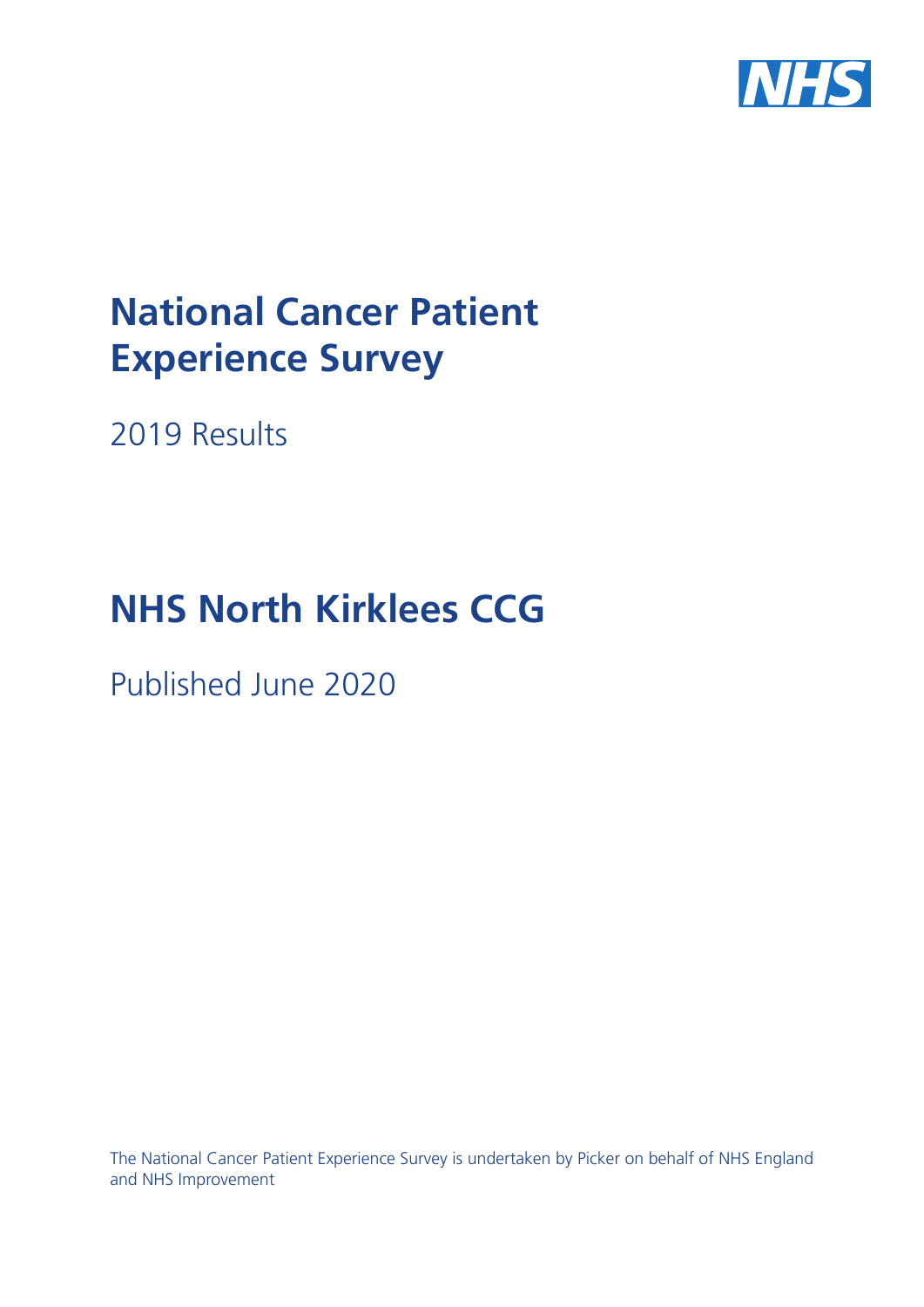# **Executive Summary** Case Mix Adjusted scores

### **Cancer Dashboard Questions**

The following seven questions are included in phase 1 of the Cancer Dashboard developed by Public Health England and NHS England:

Q61. Patient's average rating of care scored from very poor to very good

| $\Omega$ | $\overline{2}$   | 3                                                             | 4 | 5 | 6 | 7 | 8   | 9 | 10                                                                                            |
|----------|------------------|---------------------------------------------------------------|---|---|---|---|-----|---|-----------------------------------------------------------------------------------------------|
|          |                  |                                                               |   |   |   |   | 8.8 |   |                                                                                               |
|          |                  |                                                               |   |   |   |   |     |   | Q18. Patient definitely involved as much as they wanted in decisions about care and treatment |
| $88\%$   |                  |                                                               |   |   |   |   |     |   | Q19. Patient given the name of a CNS who would support them through their treatment           |
| 83%      |                  | Q20. Patient found it very or quite easy to contact their CNS |   |   |   |   |     |   |                                                                                               |
| 86%      |                  |                                                               |   |   |   |   |     |   | Q39. Patient always felt they were treated with respect and dignity while in hospital         |
|          | leaving hospital |                                                               |   |   |   |   |     |   | Q41. Hospital staff told patient who to contact if worried about condition or treatment after |
| 55%      | treatment        |                                                               |   |   |   |   |     |   | Q55. General practice staff definitely did everything they could to support patient during    |

### **Questions Outside Expected Range**

|                                                                    |            | Case Mix Adiusted Scores   |                            |                   |
|--------------------------------------------------------------------|------------|----------------------------|----------------------------|-------------------|
|                                                                    | 2019 Score | Lower<br>Expected<br>Range | Upper<br>Expected<br>Range | National<br>Score |
| Q31. Patient had confidence and trust in all doctors treating them | 92%        | 76%                        | 91%                        | 84%               |

|                                                                                                                  |            | Case Mix Adjusted Scores   |                            |                   |
|------------------------------------------------------------------------------------------------------------------|------------|----------------------------|----------------------------|-------------------|
|                                                                                                                  | 2019 Score | Lower<br>Expected<br>Range | Upper<br>Expected<br>Range | National<br>Score |
| [O17. Patient definitely told about side effects that could affect them in the future                            | 48%        | 49%                        | 64%                        | 57%               |
| Q23. Hospital staff discussed or gave information about the impact cancer could have on<br>day to day activities | 77%        | 78%                        | 90%                        | 84%               |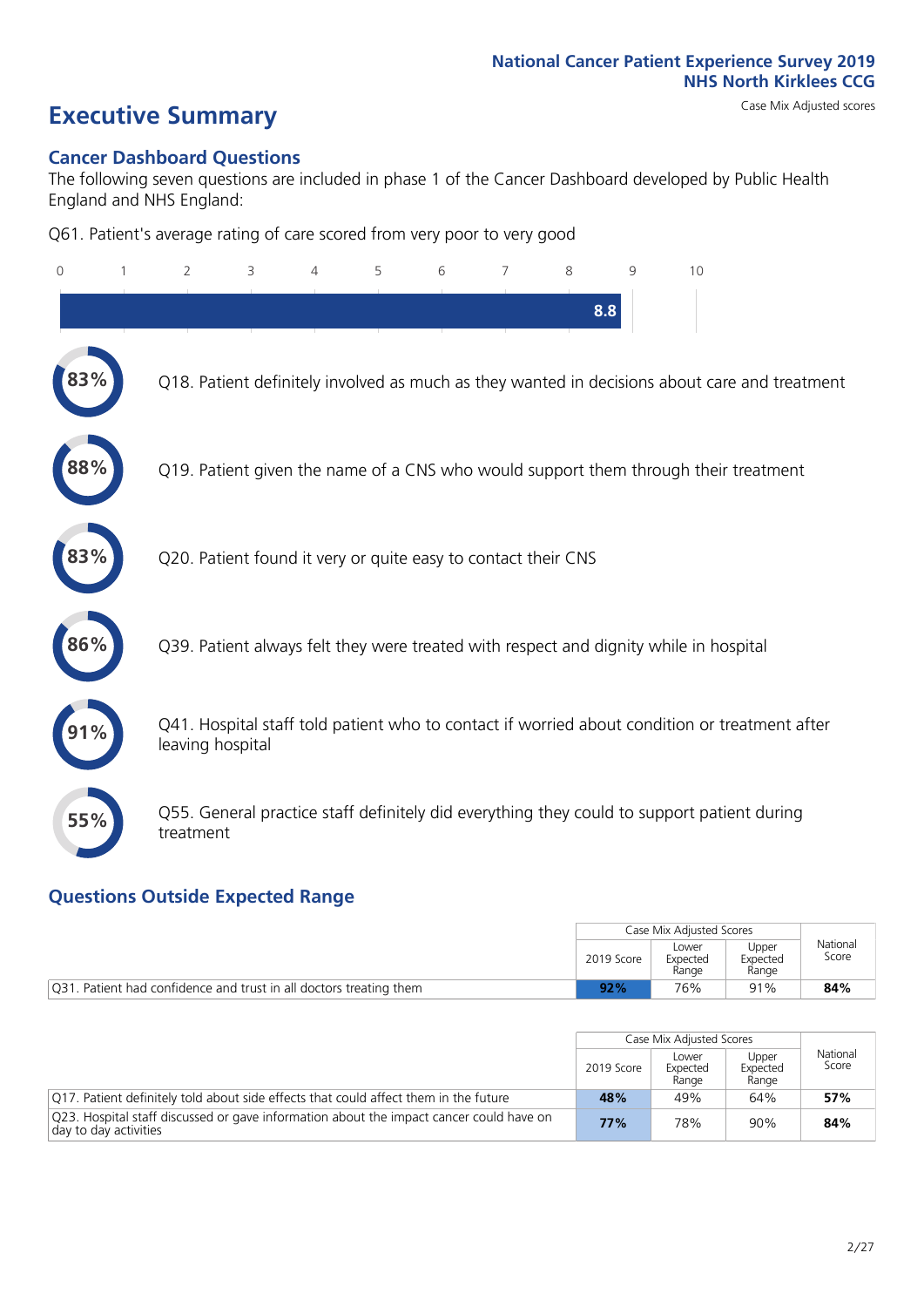## **Introduction**

The National Cancer Patient Experience Survey 2019 is the ninth iteration of the survey first undertaken in 2010. It has been designed to monitor national progress on cancer care; to provide information to drive local quality improvements; to assist commissioners and providers of cancer care; and to inform the work of the various charities and stakeholder groups supporting cancer patients.

The survey was overseen by a national Cancer Patient Experience Advisory Group. This Advisory Group set the principles and objectives of the survey programme and guided questionnaire development. The survey was commissioned and managed by NHS England. The survey provider, Picker, is responsible for designing, running and analysing the survey.

The 2019 survey involved 143 NHS Trusts. Out of 111,366 people, 67,858 people responded to the survey, yielding a response rate of 61%.

# **Methodology**

### **Eligibility, fieldwork and survey methods**

The sample for the survey included all adult (aged 16 and over) NHS patients, with a confirmed primary diagnosis of cancer, discharged from an NHS Trust after an inpatient episode or day case attendance for cancer related treatment in the months of April, May and June 2019. The fieldwork for the survey was undertaken between December 2019 and March 2020.

As in the previous four years, the survey used a mixed mode methodology. Questionnaires were sent by post, with two reminders where necessary, but also included an option to complete the questionnaire online. A Freephone helpline and email was available for respondents to opt out, ask questions about the survey, enable them to complete their questionnaire over the phone and provide access to a translation and interpreting facility for those whose first language was not English.

### **Case-mix adjustment**

Both unadjusted and adjusted scores are presented in this report. Case-mix adjusted scores allows us to account for the impact that differing patient populations might have on results. By using the case-mix adjusted estimates we can obtain a greater understanding of how a CCG is performing given their patient population. The factors taken into account in this case-mix adjustment are gender, age, ethnic group, deprivation, and tumour group.

### **Scoring methodology**

Fifty-two questions from the questionnaire are scored as these questions relate directly to patient experience. For all but one question (Q61), scores are presented as the percentage of positive responses out of all scored responses. For Q61, respondents rate their overall care on a scale of 0 to 10, of which the average was calculated for this question's presented score. The percentages in this report have been rounded to the nearest percentage point. Therefore, in some cases the figures do not appear to add up to 100%.

### **Statistical significance**

In the reporting of 2019 results, appropriate statistical tests have been undertaken to identify unadjusted scores for which the change over time is 'statistically significant'. Thirty-seven scored questions in 2019 have been compared with those of 2018 and a statistically significant change between the two years has been reported where identified.

For the scored questions that are comparable beyond 2018, statistically significant change over the five years has also been reported where identified. A statistically significant difference means that the change in the result is very unlikely to have occurred by sampling variation.

### **Suppression**

### **Question-level suppression**

For scores where the base size per question is  $<$ 21, the score will be suppressed and replaced with an asterisk (\*). The base size will include neutral response options.

### **Double suppression**

If any group within a particular sub-group breakdown (such as the tumour group breakdown) has <21 responses, then the figure for this particular group is suppressed and replaced with an asterisk (\*). If there is only one group within the sub-group breakdown that has <21 respondents, and is therefore suppressed, the group with the next lowest number of respondents is also supressed and replaced with an asterisk (\*) (regardless if it is greater than or less than 21).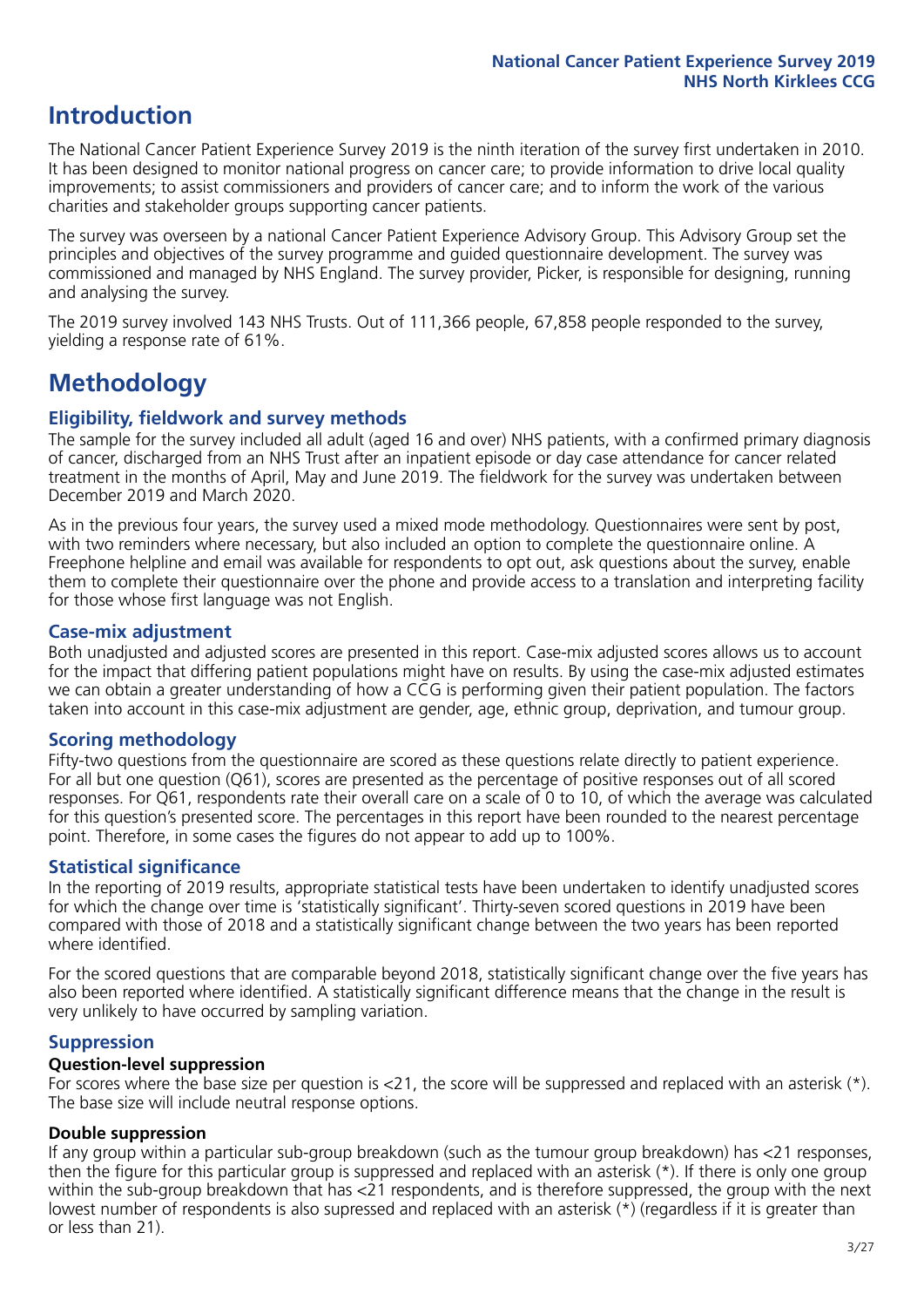## **Understanding the results**

This report shows how this CCG scored for each question in the survey, compared with national results and previous year's results. It is aimed at helping individual CCGs to understand their performance and identify areas for local improvement. Below is a description of the type of results presented within this report and how to understand them.

### **Expected range charts**

The expected range charts in this report show a bar with the lowest and highest score received for each question nationally. Within this bar, an expected range is given (in grey) and a black diamond represents the actual score for this CCG.

CCGs whose score is above the upper limit of the expected range (in the dark blue) are positive outliers, with a score statistically significantly higher than the national mean. This indicates that the CCG performs better than what CCGs of the same size and demographics are expected to perform. The opposite is true if the score is below the lower limit of the expected range (in the light blue); these are negative outliers. For scores within the expected range (in the grey), the score is what we would expect given the CCG's size and demographics.

### **Comparability tables**

The comparability tables show the 2018 and 2019 unadjusted scores for this CCG for each scored question. If there is a significant change from 2018 and 2019 or overall from 2015 to 2019, an arrow will be presented for the direction of change. The adjusted 2019 score will also be presented for each scored question along with the lower and upper expected range and national score. Scores above the upper limit of the expected range will be highlighted dark blue, scores below the lower limit of the expected range will be highlighted light blue, and scores within the lower and upper limit of the expected ranges will be highlighted grey.

### **Tumour type tables**

The tumour type tables show the unadjusted scores for each scored question for each of the 13 tumour groups. The national score for that tumour group is also shown. Unadjusted scores for the same tumour type across different CCGs may not be comparable, as they do not account for the impact that differing patient populations might have on results. Central nervous system is abbreviated as 'CNS' and lower gastrointestinal tract is abbreviated as 'LGT' throughout this report.

### **Year on year charts**

The year on year charts show five columns representing the unadjusted scores of the last five years (2015, 2016, 2017, 2018 and 2019) for each scored question.

### **Notes on specific questions**

Following the development phase of the 2019 survey, several changes were made to the questionnaire. Six scored questions were amended (Q5, Q18, Q30, Q35, Q56 and Q60) and one non-scored question (Q29) was amended that impacted the comparability of questions Q30 to Q41. Of all questions changed or impacted by change, only Q60 is presented with historical comparisons; though the results should be interpreted with caution.

### **Unadjusted data and case-mix adjusted data**

Unadjusted data should be used to see the actual responses from patients relating to the CCG. Case-mix adjusted data, together with expected ranges, should be used to understand whether the results are significantly higher or lower than national results taking account of the patient mix.

### **Further information**

This research was carried out in accordance with the international standard for organisations conducting social research (accreditation to ISO20252:2012; certificate number GB08/74322). The 2019 survey data has been produced and published in line with the Code of Practice for Official Statistics.

For more information on the methodology, please see the Technical Document. It can be viewed along with the 2019 questionnaire and survey quidance on the website at [www.ncpes.co.uk](https://www.ncpes.co.uk/supporting-documents). For all other outputs at National, Trust, CCG and Cancer Alliance level, please see the PDF reports, Excel tables and dashboards at [www.ncpes.co.uk.](https://www.ncpes.co.uk/current-results)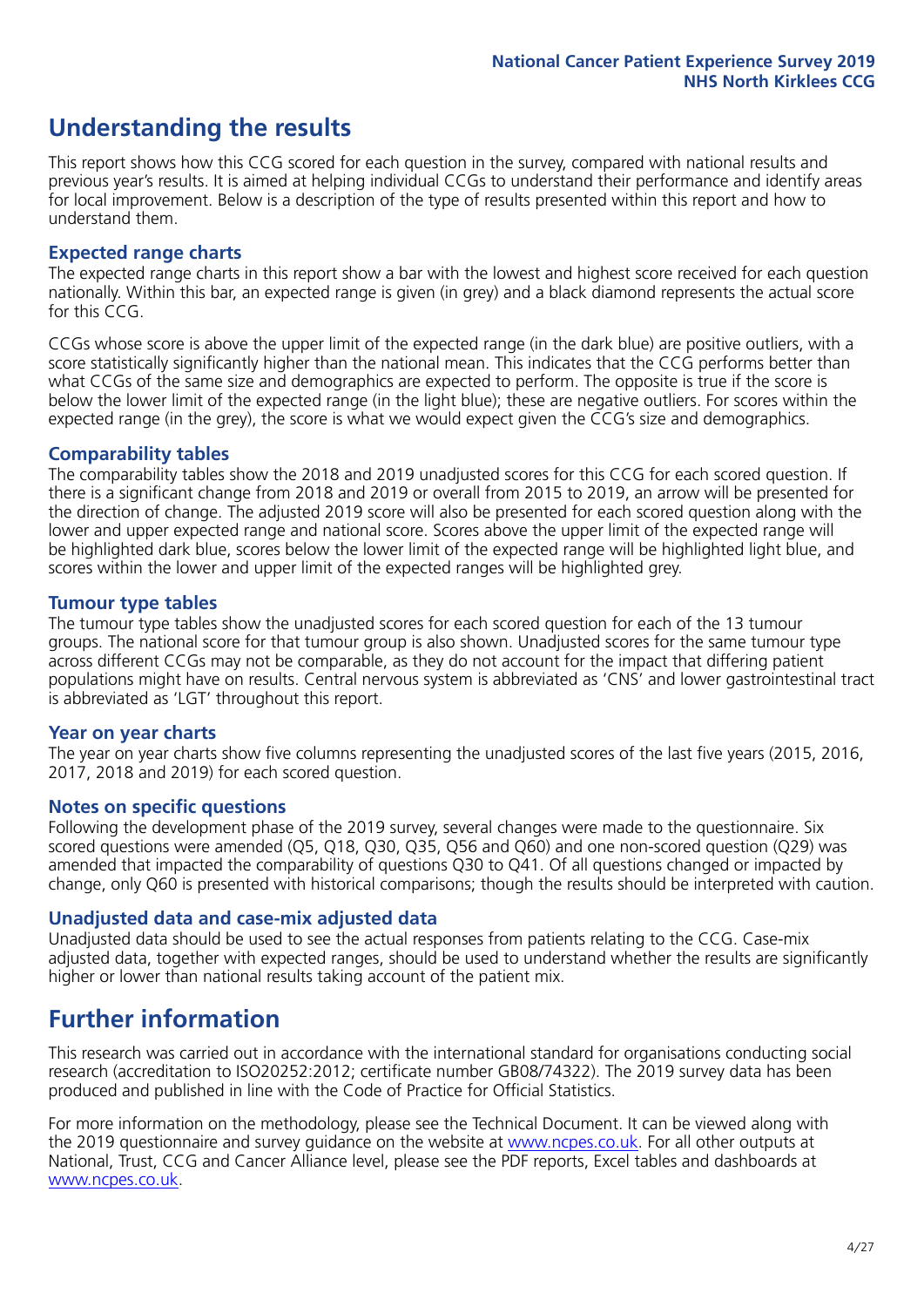### **Response Rate**

### **Overall Response Rate**

199 patients responded out of a total of 321 patients, resulting in a response rate of 62%.

|          | Sample Size | Adjusted<br>Sample | Completed | Response Rate |
|----------|-------------|--------------------|-----------|---------------|
| CCG      | 353         | 321                | 199       | 62%           |
| National | 119,855     | 111.366            | 67,858    | 61%           |

### **Respondents by Survey Type**

|                            | Number of<br>Respondents |
|----------------------------|--------------------------|
| Online                     | 13                       |
| Paper                      | 186                      |
| Phone                      | $\left( \right)$         |
| <b>Translation Service</b> |                          |

### **Respondents by Tumour Group**

|                      | Number of<br>Respondents |
|----------------------|--------------------------|
| <b>Brain / CNS</b>   | ∩                        |
| <b>Breast</b>        | 37                       |
| Colorectal / LGT     | 28                       |
| Gynaecological       | 5                        |
| Haematological       | 26                       |
| <b>Head and Neck</b> | 6                        |
| Lung                 | 22                       |
| Prostate             | 12                       |
| Sarcoma              | $\mathcal{P}$            |
| Skin                 | 8                        |
| <b>Upper Gastro</b>  | 10                       |
| Urological           | 18                       |
| Other                | 25                       |

### **Respondents by Age and Gender**

Respondents year of birth has been used to determine age. This information has been amalgamated into 8 age bands. The age and gender distribution for the CCG was as follows:

|        | Age 16-24 | Age 25-34 | Age 35-44 | Age 45-54 | Age 55-64 | Age 65-74 | Age 75-84 | Age 85+ | Total |
|--------|-----------|-----------|-----------|-----------|-----------|-----------|-----------|---------|-------|
| Male   |           |           |           |           | 22        | 38        | 32        | 4       | 100   |
| Female |           |           |           | 15        | 22        | 40        | 18        |         | 99    |
| Total  |           |           |           | 7         | 44        | 78        | 50        |         | 199   |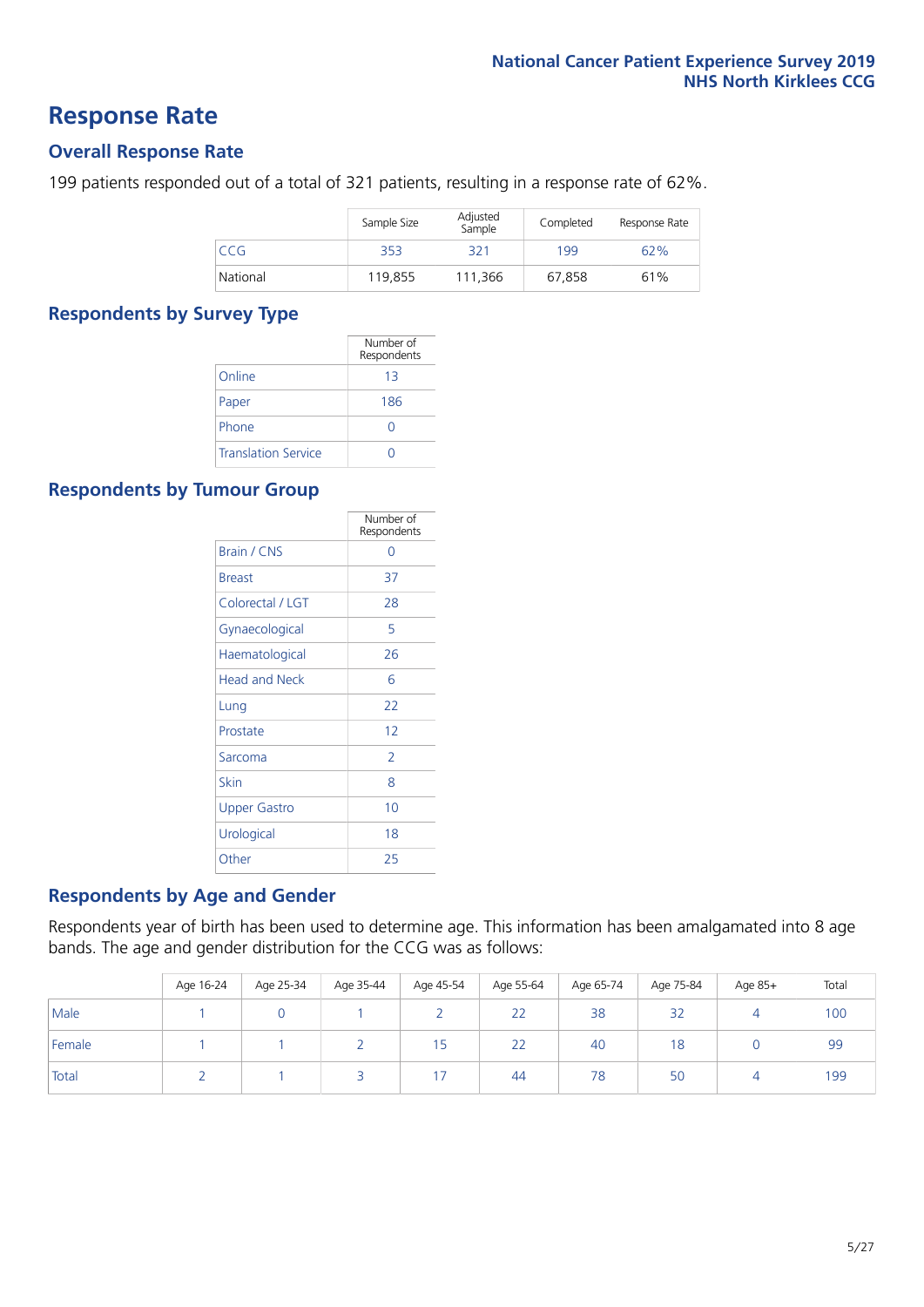# **Expected Range Charts**

| Lower Expected Range<br>Average                                                                                                                                                                                                                                                                                                                                                                                                                                                                                             |    |     | Upper Expected Range |     |     |            |            |                          | Case Mix Adjusted Score |            |                 |
|-----------------------------------------------------------------------------------------------------------------------------------------------------------------------------------------------------------------------------------------------------------------------------------------------------------------------------------------------------------------------------------------------------------------------------------------------------------------------------------------------------------------------------|----|-----|----------------------|-----|-----|------------|------------|--------------------------|-------------------------|------------|-----------------|
| <b>SEEING YOUR GP</b><br>Q1. Saw GP once or twice before being told they needed to go to<br>hospital<br>Q2. Patient thought they were seen as soon as necessary                                                                                                                                                                                                                                                                                                                                                             | 0% | 10% | 20%                  | 30% | 40% | 50%        | 60%        | 70%                      | 80%<br>79%<br>84%       |            | 90% 100%        |
| <b>DIAGNOSTIC TESTS</b><br>Q5. Received all the information needed about the test<br>Q6. The length of time waiting for the test to be done was about<br>right<br>Q7. Test results explained in completely understandable way                                                                                                                                                                                                                                                                                               | 0% | 10% | 20%                  | 30% | 40% | 50%        | 60%        | 70%                      | 80%<br>78%              | 89%        | 90% 100%<br>98% |
| <b>FINDING OUT WHAT WAS WRONG WITH YOU</b><br>Q10. Patient told they could bring a family member or friend when<br>first told they had cancer<br>Q11. Patient felt they were told sensitively that they had cancer<br>Q12. Patient completely understood the explanation of what was<br>wrong<br>Q13. Patient given easy to understand written information about<br>the type of cancer they had                                                                                                                             | 0% | 10% | 20%                  | 30% | 40% | 50%        | 60%        | 70%<br>72%<br>73%<br>72% | 80%                     | 89%        | 90% 100%        |
| <b>DECIDING THE BEST TREATMENT FOR YOU</b><br>Q14. Patient felt that treatment options were completely explained<br>Q15. Patient felt possible side effects were definitely explained in<br>an understandable way<br>Q16. Patient definitely given practical advice and support in dealing<br>with side effects of treatment<br>Q17. Patient definitely told about side effects that could affect<br>them in the future<br>Q18. Patient definitely involved as much as they wanted in<br>decisions about care and treatment | 0% | 10% | 20%                  | 30% | 40% | 50%<br>48% | 60%<br>62% | 70%<br>70%               | 80%<br>82%<br>83%       |            | 90% 100%        |
| <b>CLINICAL NURSE SPECIALIST (CNS)</b><br>Q19. Patient given the name of a CNS who would support them<br>through their treatment<br>Q20. Patient found it very or quite easy to contact their CNS<br>Q21. Patient got understandable answers to important questions<br>all or most of the time                                                                                                                                                                                                                              | 0% |     | 10% 20%              | 30% | 40% | 50%        | 60%        | 70%                      | 80%<br>83%<br>86%       | 90%<br>88% | 100%            |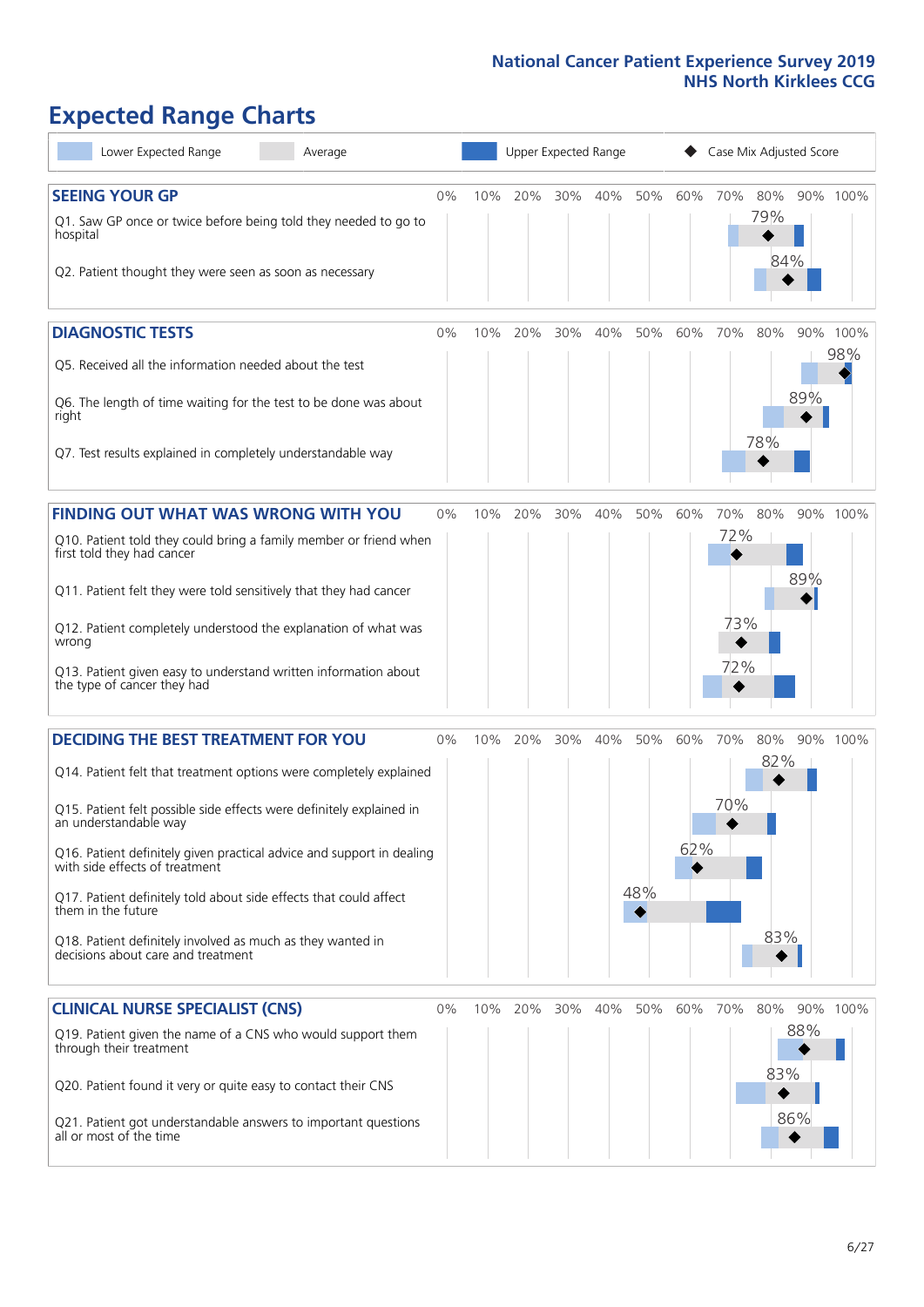# **Expected Range Charts**

| Lower Expected Range<br>Average                                                                                                                                                                                                                                                                                                                                                                                               |    |     | Upper Expected Range |     |     |     |            |            | Case Mix Adjusted Score  |                 |
|-------------------------------------------------------------------------------------------------------------------------------------------------------------------------------------------------------------------------------------------------------------------------------------------------------------------------------------------------------------------------------------------------------------------------------|----|-----|----------------------|-----|-----|-----|------------|------------|--------------------------|-----------------|
| <b>SUPPORT FOR PEOPLE WITH CANCER</b><br>Q22. Hospital staff gave information about support or self-help<br>groups for people with cancer<br>Q23. Hospital staff discussed or gave information about the impact<br>cancer could have on day to day activities<br>Q24. Hospital staff gave information on getting financial help or<br>possible benefits<br>Q25. Hospital staff told patient they could get free prescriptions | 0% | 10% | 20%                  | 30% | 40% | 50% | 60%<br>64% | 70%        | 80%<br>84%<br>77%<br>77% | 90% 100%        |
| <b>OPERATIONS</b><br>Q27. Beforehand, patient had all the information needed about the<br>operation<br>Q28. Afterwards, staff completely explained how operation had<br>gone in understandable way                                                                                                                                                                                                                            | 0% | 10% | 20%                  | 30% | 40% | 50% | 60%        | 70%        | 80%<br>76%               | 90% 100%<br>96% |
| <b>HOSPITAL CARE AS AN INPATIENT</b><br>Q30. Hospital staff didn't talk in front of patient as if patient wasn't<br>there                                                                                                                                                                                                                                                                                                     | 0% | 10% | 20%                  | 30% | 40% | 50% | 60%        | 70%        | 80%<br>87%               | 90% 100%        |
| Q31. Patient had confidence and trust in all doctors treating them<br>Q32. Patient's family or someone close definitely felt able to talk to<br>a doctor<br>Q33. Patient had confidence and trust in all the ward nurses                                                                                                                                                                                                      |    |     |                      |     |     |     |            | 72%<br>75% |                          | 92%             |
| treating them<br>Q34. Patient thought there were always or nearly always enough<br>nurses on duty to care for them<br>Q35. All hospital staff asked patient what name they prefer to be<br>called by                                                                                                                                                                                                                          |    |     |                      |     |     |     | 57%        | 70%        |                          |                 |
| Q36. Patient always given enough privacy when discussing<br>condition or treatment<br>Q37. Patient definitely found hospital staff to discuss worries or<br>fears during their inpatient visit<br>Q38. Hospital staff definitely did everything they could to help                                                                                                                                                            |    |     |                      |     |     | 47% |            |            | 87%<br>82%               |                 |
| control pain<br>Q39. Patient always felt they were treated with respect and dignity<br>while in hospital<br>Q40. Patient given clear written information about what should or<br>should not do after leaving hospital                                                                                                                                                                                                         |    |     |                      |     |     |     |            |            | 86%<br>87%               |                 |
| Q41. Hospital staff told patient who to contact if worried about<br>condition or treatment after leaving hospital                                                                                                                                                                                                                                                                                                             |    |     |                      |     |     |     |            |            |                          | 91%             |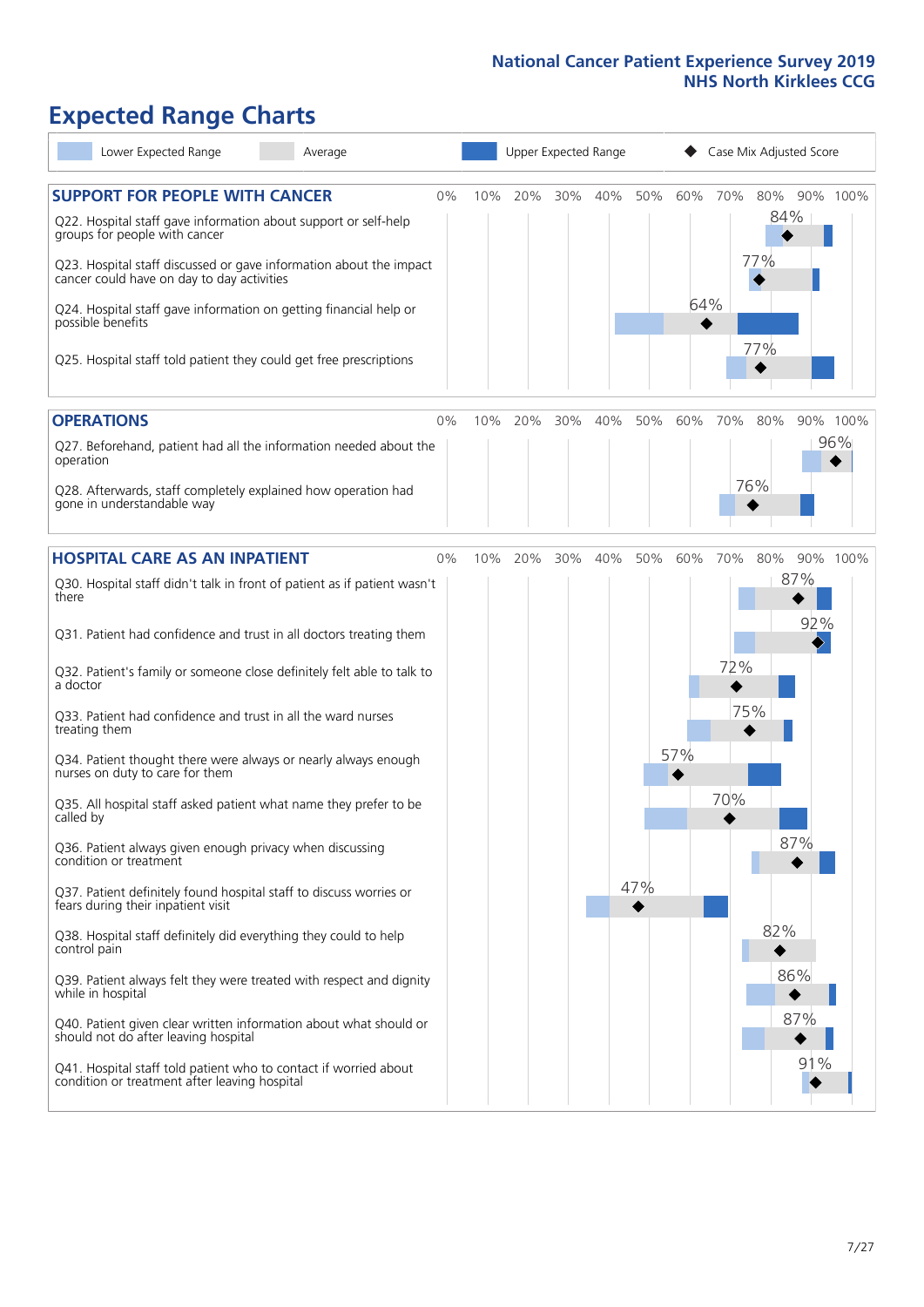# **Expected Range Charts**

| Lower Expected Range<br>Average                                                                                                                                                |    |     |     |     | Upper Expected Range |     |     | Case Mix Adjusted Score |     |     |          |
|--------------------------------------------------------------------------------------------------------------------------------------------------------------------------------|----|-----|-----|-----|----------------------|-----|-----|-------------------------|-----|-----|----------|
| <b>HOSPITAL CARE AS A DAY PATIENT / OUTPATIENT 0%</b><br>Q43. Patient definitely found hospital staff to discuss worries or<br>fears during their outpatient or day case visit |    | 10% | 20% | 30% | 40%                  | 50% | 60% | 70%<br>65%              | 80% |     | 90% 100% |
| Q44. Cancer doctor had the right documents at patient's last<br>outpatient appointment                                                                                         |    |     |     |     |                      |     |     |                         |     | 94% |          |
| Q46. Beforehand patient completely had all information needed<br>about radiotherapy treatment                                                                                  |    |     |     |     |                      |     |     |                         | 80% |     |          |
| Q47. Patient completely given understandable information about<br>whether radiotherapy was working                                                                             |    |     |     |     |                      | 52% |     |                         |     |     |          |
| Q49. Beforehand patient completely had all information needed<br>about chemotherapy treatment                                                                                  |    |     |     |     |                      |     |     |                         | 82% |     |          |
| Q50. Patient given enough information about whether<br>chemotherapy was working in a completely understandable way                                                             |    |     |     |     |                      |     |     | 65%                     |     |     |          |
| <b>HOME CARE AND SUPPORT</b>                                                                                                                                                   | 0% | 10% | 20% | 30% | 40%                  | 50% | 60% | 70%                     | 80% |     | 90% 100% |
| Q51. Hospital staff definitely gave family or someone close all the<br>information needed to help care at home                                                                 |    |     |     |     |                      |     | 57% |                         |     |     |          |
| Q52. Patient definitely given enough support from health or social<br>services during treatment                                                                                |    |     |     |     |                      | 50% |     |                         |     |     |          |
| Q53. Patient definitely given enough support from health or social<br>services after treatment                                                                                 |    |     |     |     | 44%                  |     |     |                         |     |     |          |
| <b>CARE FROM YOUR GENERAL PRACTICE</b>                                                                                                                                         | 0% | 10% | 20% | 30% | 40%                  | 50% | 60% | 70%                     | 80% |     | 90% 100% |
| Q54. GP given enough information about patient's condition and<br>treatment                                                                                                    |    |     |     |     |                      |     |     |                         |     |     | 95%      |
| Q55. General practice staff definitely did everything they could to<br>support patient during treatment                                                                        |    |     |     |     |                      |     | 55% |                         |     |     |          |
| <b>YOUR OVERALL NHS CARE</b>                                                                                                                                                   | 0% | 10% | 20% | 30% | 40%                  | 50% | 60% | 70%                     | 80% |     | 90% 100% |
| Q56. Different people treating and caring for patient always work<br>well together to give best possible care                                                                  |    |     |     |     | 38%                  |     |     | 72%                     |     |     |          |
| Q57. Patient given a care plan                                                                                                                                                 |    |     |     |     |                      |     |     |                         |     | 87% |          |
| Q58. Overall the administration of care was good or very good                                                                                                                  |    |     |     |     |                      |     |     |                         | 75% |     |          |
| Q59. Patient felt length of time for attending clinics and<br>appointments for cancer was about right                                                                          |    |     |     |     |                      |     |     |                         |     |     |          |
| Q60. Someone discussed with patient whether they would like to<br>take part in cancer research                                                                                 |    |     |     | 29% |                      |     |     |                         |     |     |          |
|                                                                                                                                                                                | 0  |     | 2   | 3   | 4                    | 5   | 6   | 7                       | 8   | 9   | 10       |
| Q61. Patient's average rating of care scored from very poor to very<br>good                                                                                                    |    |     |     |     |                      |     |     |                         |     | 8.8 |          |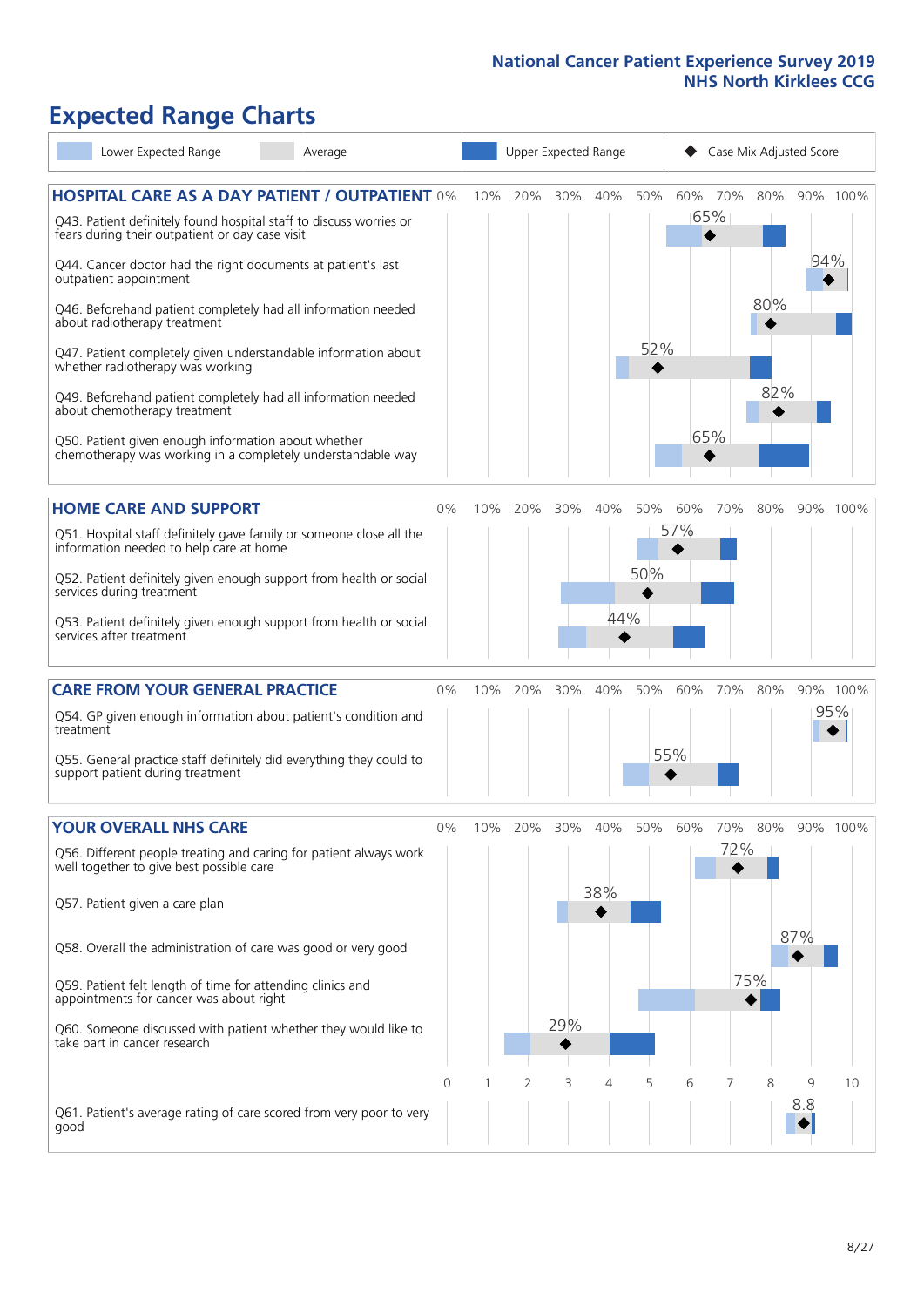# **Comparability Tables**

\* Indicates where a score has been suppressed because there are less than 21 responses.

\*\* No score available for 2018.

or  $\blacktriangledown$  $\blacktriangle$ 

Change 2018-2019: Indicates where 2019 score is significantly higher or lower than 2018 score Change Overall: Indicates significant change overall (2015, 2016, 2017, 2018 and 2019).

Adjusted Score below Lower Expected Range Adjusted Score between Upper and Lower Expected Ranges Adjusted Score above Upper Expected Range

|                                                                             | Case Mix Adjusted Scores<br>Unadjusted Scores |               |           |               |                         |                   |               |                |                                            |                   |
|-----------------------------------------------------------------------------|-----------------------------------------------|---------------|-----------|---------------|-------------------------|-------------------|---------------|----------------|--------------------------------------------|-------------------|
|                                                                             | 2018<br>n                                     | 2018<br>Score | 2019<br>n | 2019<br>Score | Change<br>2018-<br>2019 | Change<br>Overall | 2019<br>Score | Lower<br>Range | Upper<br><b>Expected Expected</b><br>Range | National<br>Score |
| <b>SEEING YOUR GP</b>                                                       |                                               |               |           |               |                         |                   |               |                |                                            |                   |
| Q1. Saw GP once or twice before being told they needed to go<br>to hospital | 145                                           | 74%           | 132       | 78%           |                         |                   | 79%           | 72%            | 86%                                        | 79%               |
| Q2. Patient thought they were seen as soon as necessary                     | 215                                           | 81%           | 196       | 84%           |                         |                   | 84%           | 79%            | 89%                                        | 84%               |
| <b>DIAGNOSTIC TESTS</b>                                                     |                                               |               |           |               |                         |                   |               |                |                                            |                   |

| -----------------                                                         |      |     |     |     |  |  |     |     |     |     |  |  |  |
|---------------------------------------------------------------------------|------|-----|-----|-----|--|--|-----|-----|-----|-----|--|--|--|
| O5. Received all the information needed about the test                    | $**$ | **  | 68  | 98% |  |  | 98% | 92% | 98% | 95% |  |  |  |
| Q6. The length of time waiting for the test to be done was<br>about right | 193  | 91% | 169 | 89% |  |  | 89% | 83% | 93% | 88% |  |  |  |
| Q7. Test results explained in completely understandable way               | 194  | 80% | 70  | 78% |  |  | 78% | 74% | 86% | 80% |  |  |  |

#### **FINDING OUT WHAT WAS WRONG WITH YOU** Q10. Patient told they could bring a family member or friend Q10. Patient told they could bring a family member or friend  $204$  **79%** 189 **72% 72% 72%** 70% 84% **77%** Q11. Patient felt they were told sensitively that they had cancer 222 **87%** 195 **89% 89%** 81% 91% **86%** Q12. Patient completely understood the explanation of what was wrong 222 **72%** 196 **73% 73%** 67% 80% **73%** Q13. Patient given easy to understand written information Q13. Patient given easy to understand written information  $198$  **73%** 177 **72%** 178 **72%** 68% 81% **74%**

| <b>DECIDING THE BEST TREATMENT FOR YOU</b>                                                              |      |       |     |     |     |     |     |     |
|---------------------------------------------------------------------------------------------------------|------|-------|-----|-----|-----|-----|-----|-----|
| Q14. Patient felt that treatment options were completely<br>explained                                   | 192  | 85%   | 179 | 83% | 82% | 78% | 89% | 83% |
| Q15. Patient felt possible side effects were definitely explained<br>in an understandable way           | 212  | 76%   | 185 | 71% | 70% | 66% | 79% | 73% |
| Q16. Patient definitely given practical advice and support in<br>dealing with side effects of treatment | 208  | 63%   | 186 | 63% | 62% | 60% | 74% | 67% |
| Q17. Patient definitely told about side effects that could affect<br>them in the future                 | 201  | 52%   | 176 | 49% | 48% | 49% | 64% | 57% |
| Q18. Patient definitely involved as much as they wanted in<br>decisions about care and treatment        | $**$ | $* *$ | 192 | 83% | 83% | 76% | 87% | 81% |

| <b>CLINICAL NURSE SPECIALIST (CNS)</b>                                                    |     |     |     |     |  |     |     |     |     |
|-------------------------------------------------------------------------------------------|-----|-----|-----|-----|--|-----|-----|-----|-----|
| Q19. Patient given the name of a CNS who would support them<br>through their treatment    | 204 | 92% | 182 | 88% |  | 88% | 88% | 96% | 92% |
| Q20. Patient found it very or quite easy to contact their CNS                             | 165 | 83% | 139 | 83% |  | 83% | 79% | 91% | 85% |
| Q21. Patient got understandable answers to important<br>questions all or most of the time | 163 | 89% | 131 | 85% |  | 86% | 82% | 93% | 87% |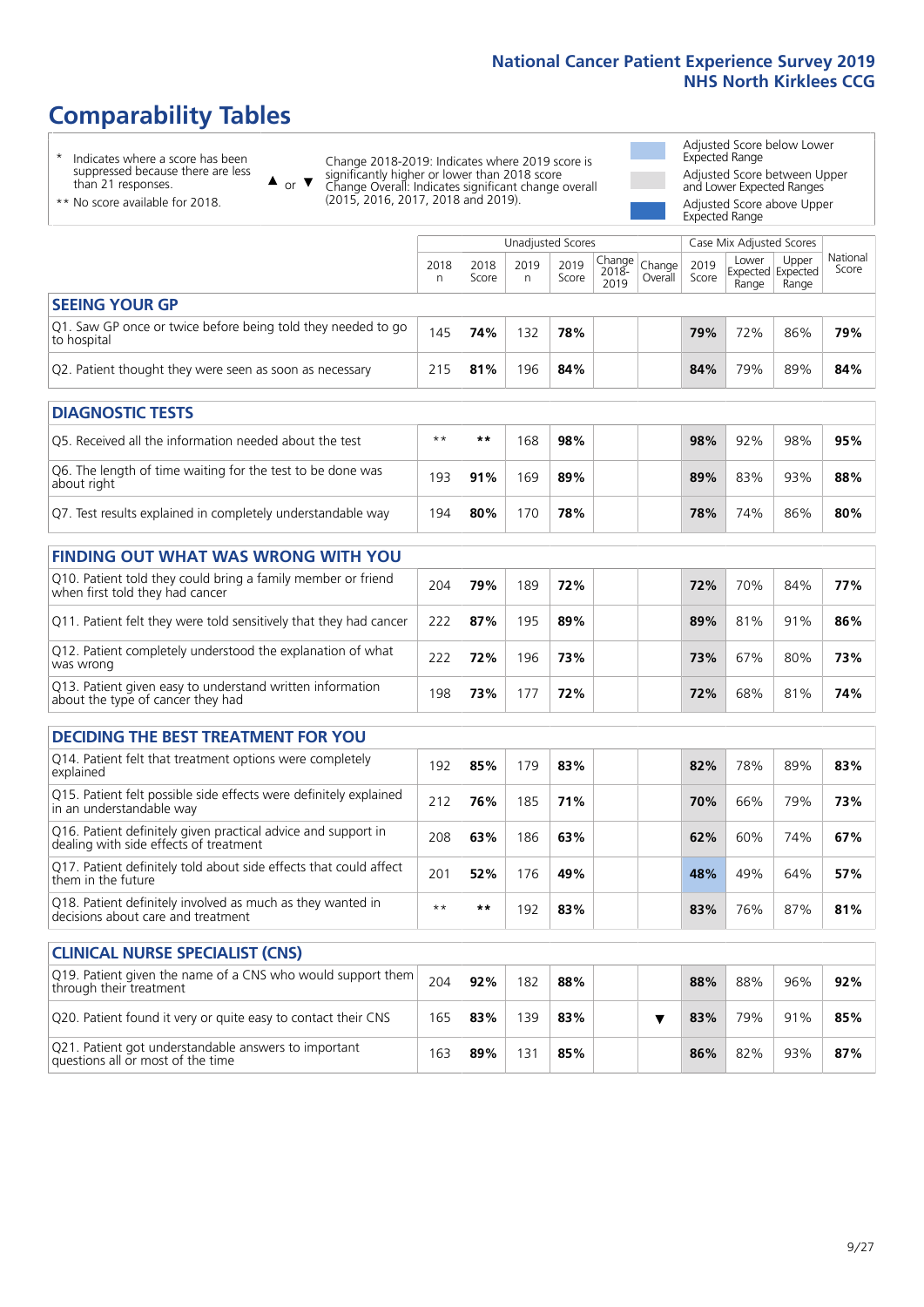# **Comparability Tables**

\* Indicates where a score has been suppressed because there are less than 21 responses.

\*\* No score available for 2018.

 $\triangle$  or  $\nabla$ 

Change 2018-2019: Indicates where 2019 score is significantly higher or lower than 2018 score Change Overall: Indicates significant change overall (2015, 2016, 2017, 2018 and 2019).

Adjusted Score below Lower Expected Range Adjusted Score between Upper and Lower Expected Ranges Adjusted Score above Upper Expected Range

|                                                                                                                   |              |               | <b>Unadjusted Scores</b> |               |                         |                   |               | Case Mix Adjusted Scores            |                |                   |
|-------------------------------------------------------------------------------------------------------------------|--------------|---------------|--------------------------|---------------|-------------------------|-------------------|---------------|-------------------------------------|----------------|-------------------|
|                                                                                                                   | 2018<br>n    | 2018<br>Score | 2019<br>n                | 2019<br>Score | Change<br>2018-<br>2019 | Change<br>Overall | 2019<br>Score | Lower<br>Expected Expected<br>Range | Upper<br>Range | National<br>Score |
| <b>SUPPORT FOR PEOPLE WITH CANCER</b>                                                                             |              |               |                          |               |                         |                   |               |                                     |                |                   |
| Q22. Hospital staff gave information about support or self-help<br>groups for people with cancer                  | 179          | 86%           | 156                      | 84%           |                         |                   | 84%           | 83%                                 | 93%            | 88%               |
| Q23. Hospital staff discussed or gave information about the<br>impact cancer could have on day to day activities  | 160          | 83%           | 126                      | 78%           |                         |                   | 77%           | 78%                                 | 90%            | 84%               |
| Q24. Hospital staff gave information on getting financial help or<br>possible benefits                            | 122          | 62%           | 114                      | 65%           |                         |                   | 64%           | 54%                                 | 72%            | 63%               |
| Q25. Hospital staff told patient they could get free prescriptions                                                | 100          | 80%           | 87                       | 78%           |                         |                   | 77%           | 74%                                 | 90%            | 82%               |
| <b>OPERATIONS</b>                                                                                                 |              |               |                          |               |                         |                   |               |                                     |                |                   |
| Q27. Beforehand, patient had all the information needed about<br>the operation                                    | 134          | 96%           | 101                      | 96%           |                         |                   | 96%           | 93%                                 | 100%           | 96%               |
| Q28. Afterwards, staff completely explained how operation had<br>gone in understandable way                       | 130          | 75%           | 98                       | 76%           |                         |                   | 76%           | 71%                                 | 87%            | 79%               |
| <b>HOSPITAL CARE AS AN INPATIENT</b>                                                                              |              |               |                          |               |                         |                   |               |                                     |                |                   |
| Q30. Hospital staff didn't talk in front of patient as if patient<br>wasn't there                                 | $* *$        | **            | 90                       | 87%           |                         |                   | 87%           | 76%                                 | 91%            | 84%               |
| Q31. Patient had confidence and trust in all doctors treating<br>them                                             | $* *$        | $***$         | 90                       | 92%           |                         |                   | 92%           | 76%                                 | 91%            | 84%               |
| Q32. Patient's family or someone close definitely felt able to talk<br>to a doctor                                | $**$         | $***$         | 80                       | 74%           |                         |                   | 72%           | 62%                                 | 82%            | 72%               |
| Q33. Patient had confidence and trust in all the ward nurses<br>treating them                                     | $**$         | $***$         | 90                       | 77%           |                         |                   | 75%           | 65%                                 | 83%            | 74%               |
| Q34. Patient thought there were always or nearly always<br>enough nurses on duty to care for them                 | $* *$        | $***$         | 89                       | 58%           |                         |                   | 57%           | 54%                                 | 74%            | 64%               |
| Q35. All hospital staff asked patient what name they prefer to<br>be called by                                    | $**$         | $***$         | 88                       | 73%           |                         |                   | 70%           | 59%                                 | 82%            | 71%               |
| Q36. Patient always given enough privacy when discussing<br>condition or treatment                                | $* *$        | $***$         | 89                       | 88%           |                         |                   | 87%           | 77%                                 | 92%            | 85%               |
| Q37. Patient definitely found hospital staff to discuss worries or<br>fears during their inpatient visit          | $**$         | $***$         | 71                       | 49%           |                         |                   | 47%           | 40%                                 | 63%            | 52%               |
| Q38. Hospital staff definitely did everything they could to help<br>control pain                                  | $* *$        | $**$          | 80                       | 84%           |                         |                   | 82%           | 75%                                 | 91%            | 83%               |
| Q39. Patient always felt they were treated with respect and<br>dignity while in hospital                          | $\star\star$ | $***$         | 92                       | 87%           |                         |                   | 86%           | 81%                                 | 94%            | 88%               |
| Q40. Patient given clear written information about what should<br>or should not do after leaving hospital         | $**$         | $***$         | 82                       | 88%           |                         |                   | 87%           | 78%                                 | 93%            | 86%               |
| Q41. Hospital staff told patient who to contact if worried about<br>condition or treatment after leaving hospital | $**$         | **            | 90                       | 91%           |                         |                   | 91%           | 89%                                 | 99%            | 94%               |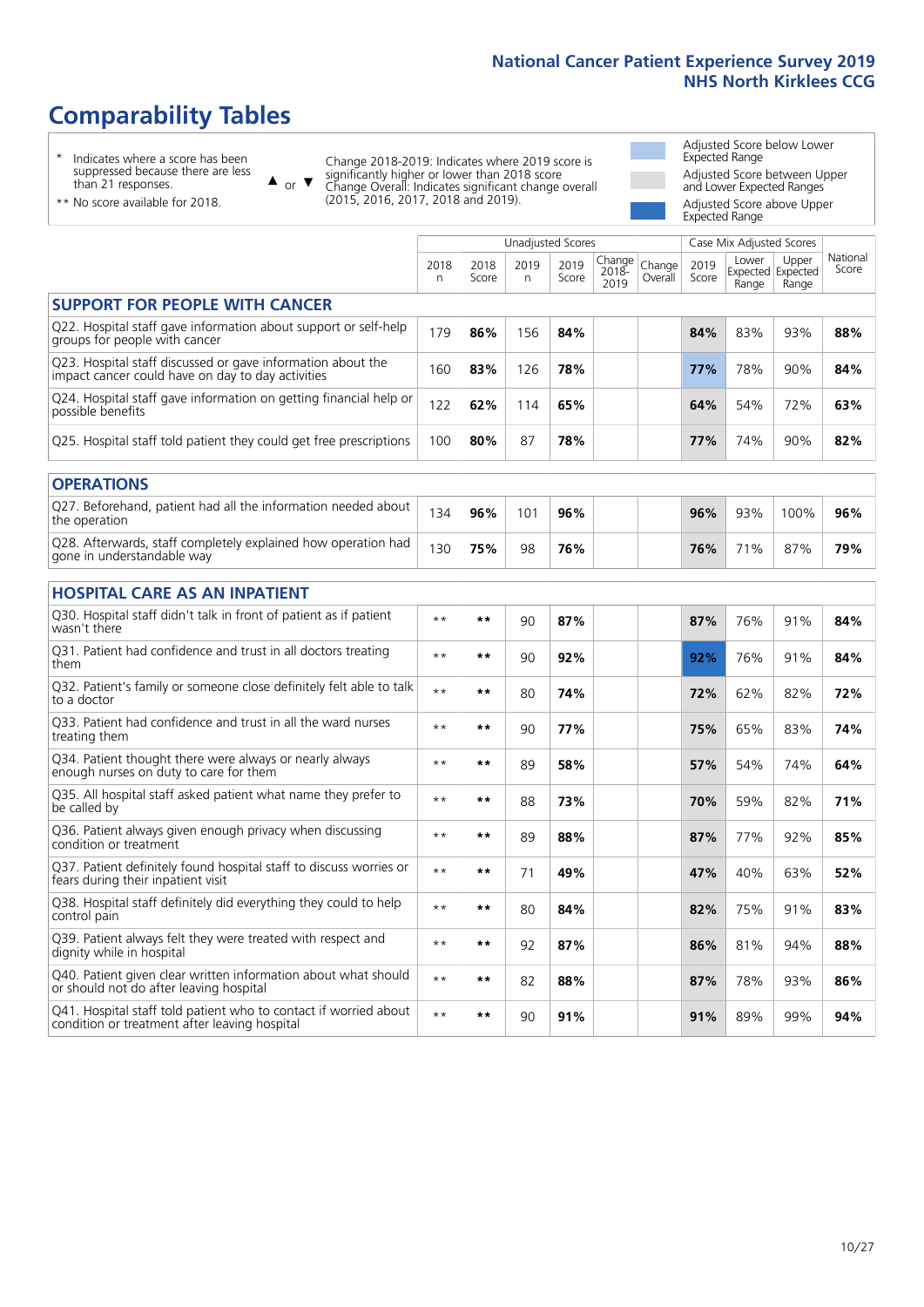# **Comparability Tables**

\* Indicates where a score has been suppressed because there are less than 21 responses.

\*\* No score available for 2018.

 $\triangle$  or  $\nabla$ 

Change 2018-2019: Indicates where 2019 score is significantly higher or lower than 2018 score Change Overall: Indicates significant change overall (2015, 2016, 2017, 2018 and 2019).

Adjusted Score below Lower Expected Range Adjusted Score between Upper and Lower Expected Ranges Adjusted Score above Upper Expected Range

|                                                                                                                       |              |               |            | <b>Unadjusted Scores</b> |                            |                   |               | Case Mix Adjusted Scores            |                |                   |
|-----------------------------------------------------------------------------------------------------------------------|--------------|---------------|------------|--------------------------|----------------------------|-------------------|---------------|-------------------------------------|----------------|-------------------|
|                                                                                                                       | 2018<br>n    | 2018<br>Score | 2019<br>n. | 2019<br>Score            | Change<br>$2018 -$<br>2019 | Change<br>Overall | 2019<br>Score | Lower<br>Expected Expected<br>Range | Upper<br>Range | National<br>Score |
| <b>HOSPITAL CARE AS A DAY PATIENT / OUTPATIENT</b>                                                                    |              |               |            |                          |                            |                   |               |                                     |                |                   |
| Q43. Patient definitely found hospital staff to discuss worries or<br>fears during their outpatient or day case visit | 164          | 74%           | 143        | 65%                      |                            |                   | 65%           | 63%                                 | 78%            | 71%               |
| Q44. Cancer doctor had the right documents at patient's last<br>outpatient appointment                                | 196          | 94%           | 172        | 94%                      |                            |                   | 94%           | 93%                                 | 99%            | 96%               |
| Q46. Beforehand patient completely had all information needed<br>about radiotherapy treatment                         | 53           | 91%           | 47         | 81%                      |                            |                   | 80%           | 77%                                 | 96%            | 86%               |
| Q47. Patient completely given understandable information<br>about whether radiotherapy was working                    | 45           | 67%           | 41         | 54%                      |                            |                   | 52%           | 45%                                 | 75%            | 60%               |
| Q49. Beforehand patient completely had all information needed<br>about chemotherapy treatment                         | 122          | 89%           | 102        | 82%                      |                            |                   | 82%           | 77%                                 | 91%            | 84%               |
| Q50. Patient given enough information about whether<br>chemotherapy was working in a completely understandable way    | 108          | 68%           | 92         | 65%                      |                            |                   | 65%           | 58%                                 | 77%            | 68%               |
| <b>HOME CARE AND SUPPORT</b>                                                                                          |              |               |            |                          |                            |                   |               |                                     |                |                   |
| Q51. Hospital staff definitely gave family or someone close all<br>the information needed to help care at home        | 171          | 56%           | 158        | 58%                      |                            |                   | 57%           | 52%                                 | 67%            | 60%               |
| Q52. Patient definitely given enough support from health or<br>social services during treatment                       | 109          | 51%           | 106        | 51%                      |                            |                   | 50%           | 41%                                 | 63%            | 52%               |
| Q53. Patient definitely given enough support from health or<br>social services after treatment                        | 75           | 43%           | 82         | 45%                      |                            |                   | 44%           | 34%                                 | 56%            | 45%               |
| <b>CARE FROM YOUR GENERAL PRACTICE</b>                                                                                |              |               |            |                          |                            |                   |               |                                     |                |                   |
| Q54. GP given enough information about patient's condition<br>and treatment                                           | 180          | 93%           | 160        | 95%                      |                            |                   | 95%           | 92%                                 | 99%            | 95%               |
| Q55. General practice staff definitely did everything they could<br>to support patient during treatment               | 129          | 58%           | 131        | 55%                      |                            |                   | 55%           | 50%                                 | 67%            | 58%               |
| <b>YOUR OVERALL NHS CARE</b>                                                                                          |              |               |            |                          |                            |                   |               |                                     |                |                   |
| Q56. Different people treating and caring for patient always                                                          |              |               |            |                          |                            |                   |               |                                     |                |                   |
| work well together to give best possible care                                                                         | $\star\star$ | $***$         | 189        | 72%                      |                            |                   | 72%           | 66%                                 | 79%            | 73%               |
| Q57. Patient given a care plan                                                                                        | 168          | 34%           | 149        | 40%                      |                            |                   | 38%           | 30%                                 | 45%            | 38%               |
| Q58. Overall the administration of care was good or very good                                                         | 215          | 88%           | 193        | 87%                      |                            |                   | 87%           | 84%                                 | 93%            | 89%               |
| Q59. Patient felt length of time for attending clinics and<br>appointments for cancer was about right                 | 215          | 75%           | 190        | 76%                      |                            |                   | 75%           | 61%                                 | 77%            | 69%               |
| Q60. Someone discussed with patient whether they would like<br>to take part in cancer research                        | 201          | 27%           | 187        | 29%                      |                            |                   | 29%           | 20%                                 | 40%            | 30%               |
| Q61. Patient's average rating of care scored from very poor to<br>very good                                           | 210          | 8.8           | 190        | 8.8                      |                            |                   | 8.8           | 8.6                                 | 9.0            | 8.8               |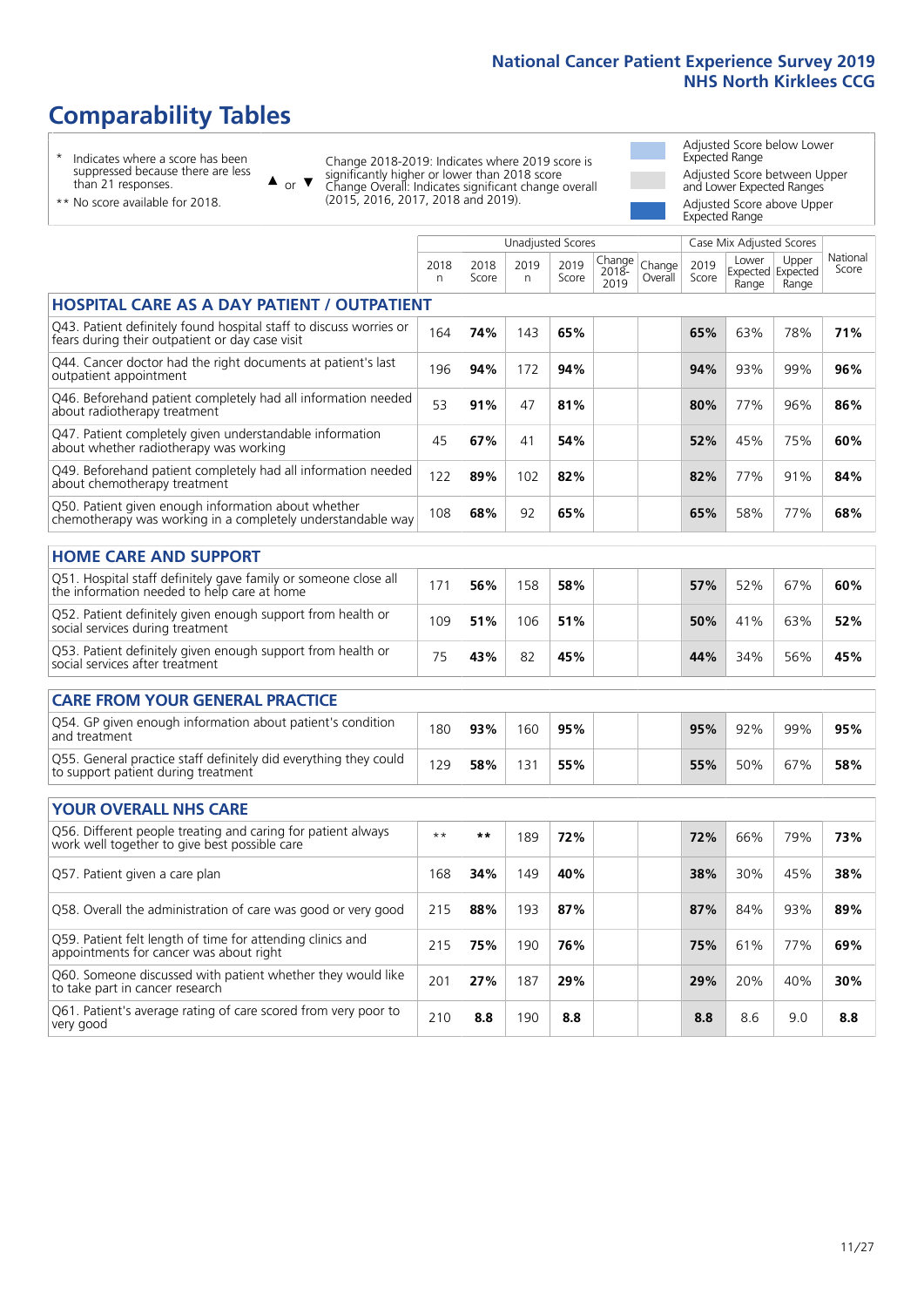- \* Indicates where a score has been suppressed because there are less than 21 responses.
- n.a. Indicates that there were no respondents for that tumour group.

| <b>SEEING YOUR GP</b>                           |            |       |               |                   |                                     |                |                  |                 | Tumour Group |         |                                                 |                 |            |         |                |
|-------------------------------------------------|------------|-------|---------------|-------------------|-------------------------------------|----------------|------------------|-----------------|--------------|---------|-------------------------------------------------|-----------------|------------|---------|----------------|
|                                                 |            | Brain | <b>Breast</b> | Colorectal<br>LGT | $\overline{\sigma}$<br>Gynaecologic | Haematological | Head and<br>Neck | Dung            | Prostate     | Sarcoma | Skin                                            | Upper<br>Gastro | Urological | Other   | All<br>Cancers |
| Q1. Saw GP once or twice before being told they | <b>CCG</b> | n.a.  | $\star$       | $\star$           | $\star$                             | 57%            | $\star$          | $\star$         | $\star$      | $\star$ | $\star$                                         | $\star$         | $\star$    | $\star$ | 78%            |
| needed to go to hospital                        | National   | 59%   |               | 94% 75% 77%       |                                     |                |                  | 67% 79% 71% 82% |              |         | 71% 90% 74% 83% 74% 79%                         |                 |            |         |                |
| Q2. Patient thought they were seen as soon as   | <b>CCG</b> | n.a.  |               | 89% 82%           | $\star$                             | 77%            | $\star$          | 81%             | $\star$      | $\star$ | $\star$                                         | $\star$         | $\star$    | 88% 84% |                |
| necessary                                       | National   | 79%   |               |                   |                                     |                |                  |                 |              |         | 89% 83% 81% 82% 81% 84% 86% 69% 85% 79% 85% 79% |                 |            |         | 84%            |

#### **DIAGNOSTIC TESTS** Tumour Group

|                                                   |                                                              | Brain | Breast | olorectal.<br>LGT<br>Û | Gynaecological | Haematological | Head and<br>Neck | Lung    | Prostate | Sarcoma | Skin                    | Upper<br>Gastro | Jrological | Other   | All<br>Cancers |
|---------------------------------------------------|--------------------------------------------------------------|-------|--------|------------------------|----------------|----------------|------------------|---------|----------|---------|-------------------------|-----------------|------------|---------|----------------|
| O5. Received all the information needed about     | <b>CCG</b>                                                   | n.a.  |        | 97% 100%               |                |                | $\star$          | 95%     | $\star$  | $\star$ | $\star$                 | $\star$         | $\star$    | $\star$ | 98%            |
| $\vert$ the test                                  | National                                                     | 93%   |        | 95% 95%                | 93%            | 95%            | 93%              |         | 95% 95%  | 93%     | 96%                     | 95%             | 95%        | 95%     | 95%            |
| Q6. The length of time waiting for the test to be | <b>CCG</b>                                                   | n.a.  |        | 94% 83%                | $\star$        |                | $\star$          | $\star$ | $\star$  | $\star$ | $\star$                 | $\star$         | $\star$    | $\star$ | 89%            |
| done was about right                              | National 84% 91% 88% 86% 89% 88% 87% 87% 81% 87% 84% 87% 86% |       |        |                        |                |                |                  |         |          |         |                         |                 |            |         | 88%            |
| Q7. Test results explained in completely          | <b>CCG</b>                                                   | n.a.  |        | 67% 87%                | $\star$        | $\star$        | $\star$          | 86%     | $\star$  | $\star$ | $\star$                 | $\star$         | $\star$    | $\star$ | 78%            |
| understandable way                                | National 71% 83% 82% 77% 77% 79% 80% 80%                     |       |        |                        |                |                |                  |         |          |         | 78% 84% 75% 80% 76% 80% |                 |            |         |                |

| <b>FINDING OUT WHAT WAS WRONG WITH YOU</b>        |            |       |               |                                 |                |                |                        |             | Tumour Group |         |         |                 |            |         |                |
|---------------------------------------------------|------------|-------|---------------|---------------------------------|----------------|----------------|------------------------|-------------|--------------|---------|---------|-----------------|------------|---------|----------------|
|                                                   |            | Brain | <b>Breast</b> | ╮<br>olorectal<br>LGT<br>$\cup$ | Gynaecological | Haematological | ad and<br>Neck<br>Head | Lung        | Prostate     | Sarcoma | Skin    | Upper<br>Gastro | Jrological | Other   | All<br>Cancers |
| Q10. Patient told they could bring a family       | <b>CCG</b> | n.a.  | 72%           | 84%                             | $\star$        | 72%            | $\star$                | $\star$     | $\star$      | $\star$ | $\star$ | $\star$         | $\star$    | 67%     | 72%            |
| member or friend when first told they had cancer  | National   | 85%   | 82%           | 82%                             | 71%            | 71%            | 71%                    | 77%         | 79%          | 73%     | 69%     | 76%             | 73%        | 75%     | 77%            |
| Q11. Patient felt they were told sensitively that | <b>CCG</b> | n.a.  | 89%           | 93%                             | $\star$        | 88%            | $\star$                | 64%         | $\star$      | $\star$ | $\star$ | $\star$         | $\star$    |         | 96% 89%        |
| they had cancer                                   | National   | 79%   |               | 89% 87%                         | 82%            |                | 84% 87%                | 83%         | 86%          | 84%     | 89%     |                 | 81% 84%    |         | 83% 86%        |
| Q12. Patient completely understood the            | <b>CCG</b> | n.a.  | 67%           | 82%                             | $\star$        | 58%            | $\star$                | 67%         | $\star$      |         | $\star$ | $\star$         | $\star$    | 83%     | 73%            |
| explanation of what was wrong                     | National   | 66%   | 77%           | 79%                             | 73%            | 60%            | 78%                    | 76%         | 79%          | 67%     | 80%     | 70%             | 77%        | 70%     | 73%            |
| Q13. Patient given easy to understand written     | <b>CCG</b> | n.a.  | 68%           | 70%                             | $\star$        | 82%            | $\star$                | $\star$     | $\star$      | $\star$ | $\star$ | $\star$         | $\star$    | $\star$ | 72%            |
| information about the type of cancer they had     | National   | 66%   | 78%           | 73%                             | 71%            | 76%            |                        | 69% 67% 83% |              |         | 67% 84% | 67%             | 74%        | 65%     | 74%            |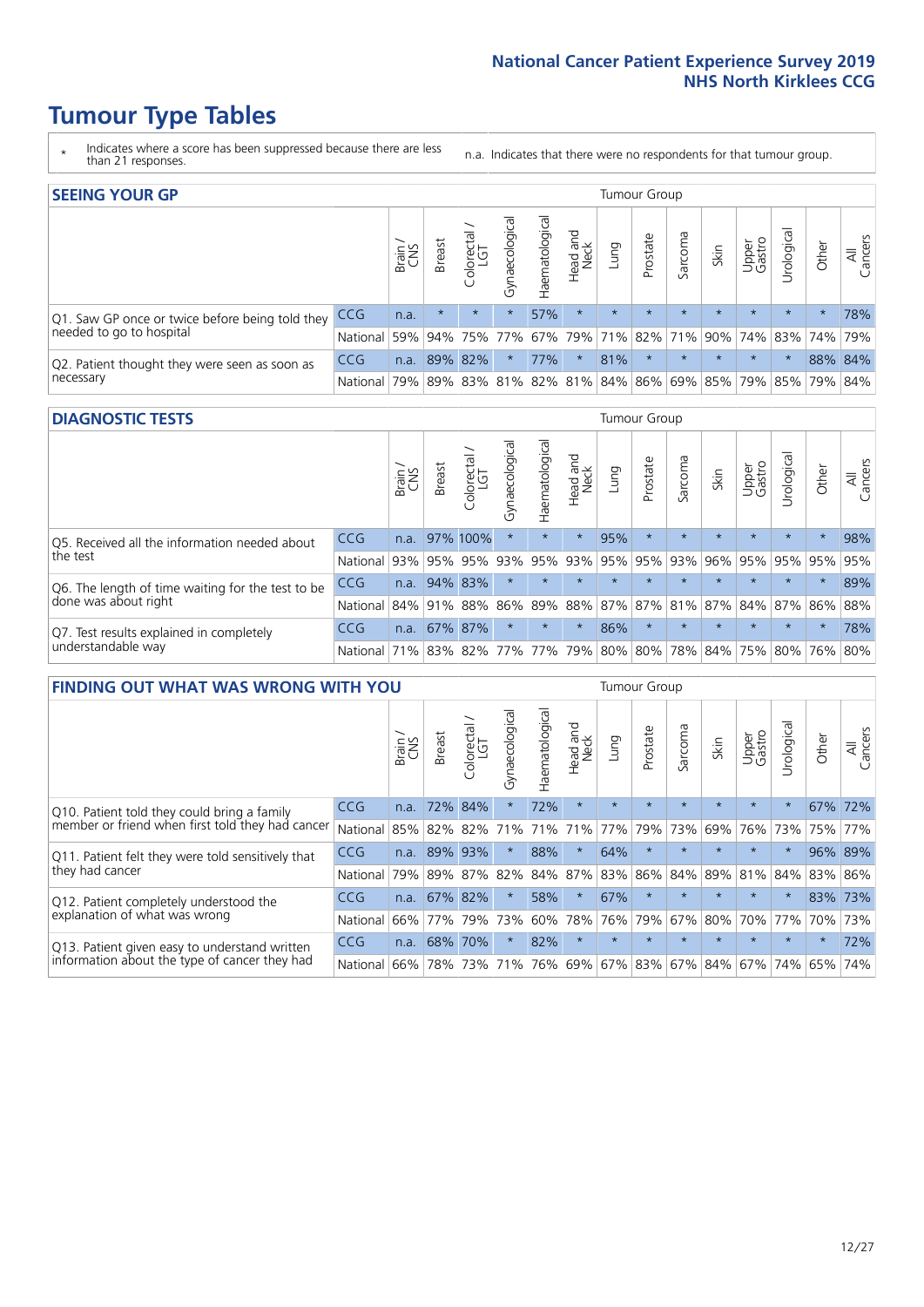\* Indicates where a score has been suppressed because there are less than 21 responses.

n.a. Indicates that there were no respondents for that tumour group.

| <b>DECIDING THE BEST TREATMENT FOR YOU</b>         |          |       |               |                             |                |                |                         |         | <b>Tumour Group</b> |                                     |         |                 |            |       |                |
|----------------------------------------------------|----------|-------|---------------|-----------------------------|----------------|----------------|-------------------------|---------|---------------------|-------------------------------------|---------|-----------------|------------|-------|----------------|
|                                                    |          | Brain | <b>Breast</b> | olorectal.<br>LGT<br>$\cup$ | Gynaecological | Haematological | ead and<br>Neck<br>Head | Lung    | Prostate            | Sarcoma                             | Skin    | Upper<br>Gastro | Jrological | Other | All<br>Cancers |
| Q14. Patient felt that treatment options were      | CCG      | n.a.  | 76%           | 80%                         | $\star$        | 88%            | $\star$                 | 73%     | $\star$             | 大                                   |         | $\star$         | $\star$    | 86%   | 83%            |
| completely explained                               | National | 85%   | 85%           | 85%                         | 85%            | 82%            | 87%                     | 84%     | 83%                 | 83%                                 | 89%     | 81%             | 83%        | 79%   | 83%            |
| Q15. Patient felt possible side effects were       | CCG      | n.a.  | 64%           | 72%                         | $\star$        | 64%            | $\star$                 | 67%     | $\star$             | 大                                   |         | $\star$         | $\star$    |       | 77% 71%        |
| definitely explained in an understandable way      | National | 69%   | 74%           | 76%                         | 75%            | 69%            | 73%                     | 74%     | 73%                 | 73%                                 | 77%     | 72%             | 71%        | 70%   | 73%            |
| Q16. Patient definitely given practical advice and | CCG      | n.a.  | 58%           | 60%                         | $\star$        | 60%            | $\star$                 | 52%     | $\star$             | $\star$                             | $\star$ | $\star$         | $\star$    |       | 70% 63%        |
| support in dealing with side effects of treatment  | National | 63%   | 70%           | 70%                         | 69%            | 65%            | 70%                     | 69%     | 65%                 | 66%                                 | 71%     | 66%             | 63%        | 64%   | 67%            |
| Q17. Patient definitely told about side effects    | CCG      | n.a.  | 43%           | 52%                         | $\star$        | 50%            | $\star$                 | $\star$ | $\star$             | n.a.                                | $\star$ | $\star$         | $\star$    | 45%   | 49%            |
| that could affect them in the future               | National | 62%   | 57%           | 59%                         | 56%            | 51%            | 64%                     | 56%     | 66%                 | 54%                                 | 66%     | 53%             | 56%        | 52%   | 57%            |
| Q18. Patient definitely involved as much as they   | CCG      | n.a.  | 75%           | 82%                         | $\star$        | 92%            | $\star$                 | $\star$ | $\star$             | $\star$                             | $\star$ | $\star$         | $^\star$   |       | 83% 83%        |
| wanted in decisions about care and treatment       | National | 79%   |               |                             |                |                |                         |         |                     | 81% 83% 81% 80% 81% 81% 84% 81% 87% |         | 79%             | 79%        |       | 78% 81%        |

#### **CLINICAL NURSE SPECIALIST (CNS)** Tumour Group

|                                             |            | Brain | Breast | Colorectal<br>LGT | ᢛ<br>Gynaecologic | Haematological  | Head and<br>Neck | Lung          | Prostate | Sarcoma | Skin                        | Upper<br>Gastro | $\sigma$<br>Irologica | Other           | All<br>Cancers |
|---------------------------------------------|------------|-------|--------|-------------------|-------------------|-----------------|------------------|---------------|----------|---------|-----------------------------|-----------------|-----------------------|-----------------|----------------|
| Q19. Patient given the name of a CNS who    | <b>CCG</b> | n.a.  |        | 97% 77%           |                   | 80%             | $\star$          | $\star$       | $\star$  | $\star$ | $\star$                     | $\star$         |                       |                 | 87% 88%        |
| would support them through their treatment  | National   | 95%   | 95%    | 92%               | 95%               | 92%             | 91%              | $ 94\% 91\% $ |          | 91%     | 91%                         | 93%             | 85%                   | 89%             | 92%            |
| Q20. Patient found it very or quite easy to | <b>CCG</b> | n.a.  | 81%    |                   |                   | $\star$         | $\star$          | $\star$       | $\star$  | $\star$ | $\star$                     | $\star$         | $\star$               | $\star$         | 83%            |
| contact their CNS                           | National   | 86%   | 84%    | 88%               | 85%               | 87% 86% 86% 80% |                  |               |          | 86%     | 90%                         | 85%             |                       | 83% 83%         | 85%            |
| Q21. Patient got understandable answers to  | <b>CCG</b> | n.a.  | 75%    | $\star$           | $\star$           | $\star$         | $\star$          | $\star$       | $\star$  | n.a.    | $\star$                     | $\star$         | $\star$               | $\star$         | 85%            |
| important questions all or most of the time | National   | 82%   | 87%    | 89%               |                   |                 |                  |               |          |         | 86% 89% 88% 86% 87% 87% 93% |                 |                       | 86% 87% 86% 87% |                |

| <b>SUPPORT FOR PEOPLE WITH CANCER</b>                                                             |            |       |               |                 |                |                |                         |         | <b>Tumour Group</b> |         |         |                 |            |         |                |
|---------------------------------------------------------------------------------------------------|------------|-------|---------------|-----------------|----------------|----------------|-------------------------|---------|---------------------|---------|---------|-----------------|------------|---------|----------------|
|                                                                                                   |            | Brain | <b>Breast</b> | ╮<br>Colorectal | Gynaecological | Haematological | ead and<br>Neck<br>Head | Lung    | Prostate            | Sarcoma | Skin    | Upper<br>Gastro | Urological | Other   | All<br>Cancers |
| Q22. Hospital staff gave information about<br>support or self-help groups for people with         | CCG        | n.a.  | 82%           | 87%             | $\star$        | 65%            | $\star$                 | $\star$ | $\star$             | n.a.    | $\star$ | $\star$         | $\star$    | $\star$ | 84%            |
| cancer                                                                                            | National   | 92%   | 92%           | 88%             | 87%            | 86%            | 88%                     | 87%     | 91%                 | 86%     | 90%     | 88%             | 81%        | 83%     | 88%            |
| Q23. Hospital staff discussed or gave information<br>about the impact cancer could have on day to | <b>CCG</b> | n.a.  | 69%           | $\star$         | $\star$        | $\star$        | $\star$                 | $\star$ | $\star$             | n.a.    | $\star$ | $\star$         | $\star$    | $\star$ | 78%            |
| day activities                                                                                    | National   | 84%   | 86%           | 85%             | 82%            | 84%            | 84%                     | 83%     | 88%                 | 81%     | 86%     | 83%             | 78%        | 79%     | 84%            |
| Q24. Hospital staff gave information on getting                                                   | <b>CCG</b> | n.a.  | $\star$       | $\star$         | $\star$        | $\star$        | $\star$                 | $\star$ | $\star$             | n.a.    | $\star$ | $\star$         | $\star$    | $\ast$  | 65%            |
| financial help or possible benefits                                                               | National   | 78%   | 68%           | 61%             | 66%            | 61%            | 67%                     | 72%     | 55%                 | 64%     | 60%     | 64%             | 47%        | 59%     | 63%            |
| Q25. Hospital staff told patient they could get                                                   | CCG        | n.a.  | $\star$       | $\star$         | $\star$        | $\star$        | $\star$                 | $\star$ | $\star$             | n.a.    | $\star$ | $\star$         | $\star$    | $\star$ | 78%            |
| free prescriptions                                                                                | National   | 82%   | 81%           | 83%             | 79%            | 87%            | 84%                     | 86%     | 80%                 | 78%     | 71%     | 84%             | 73%        | 81%     | 82%            |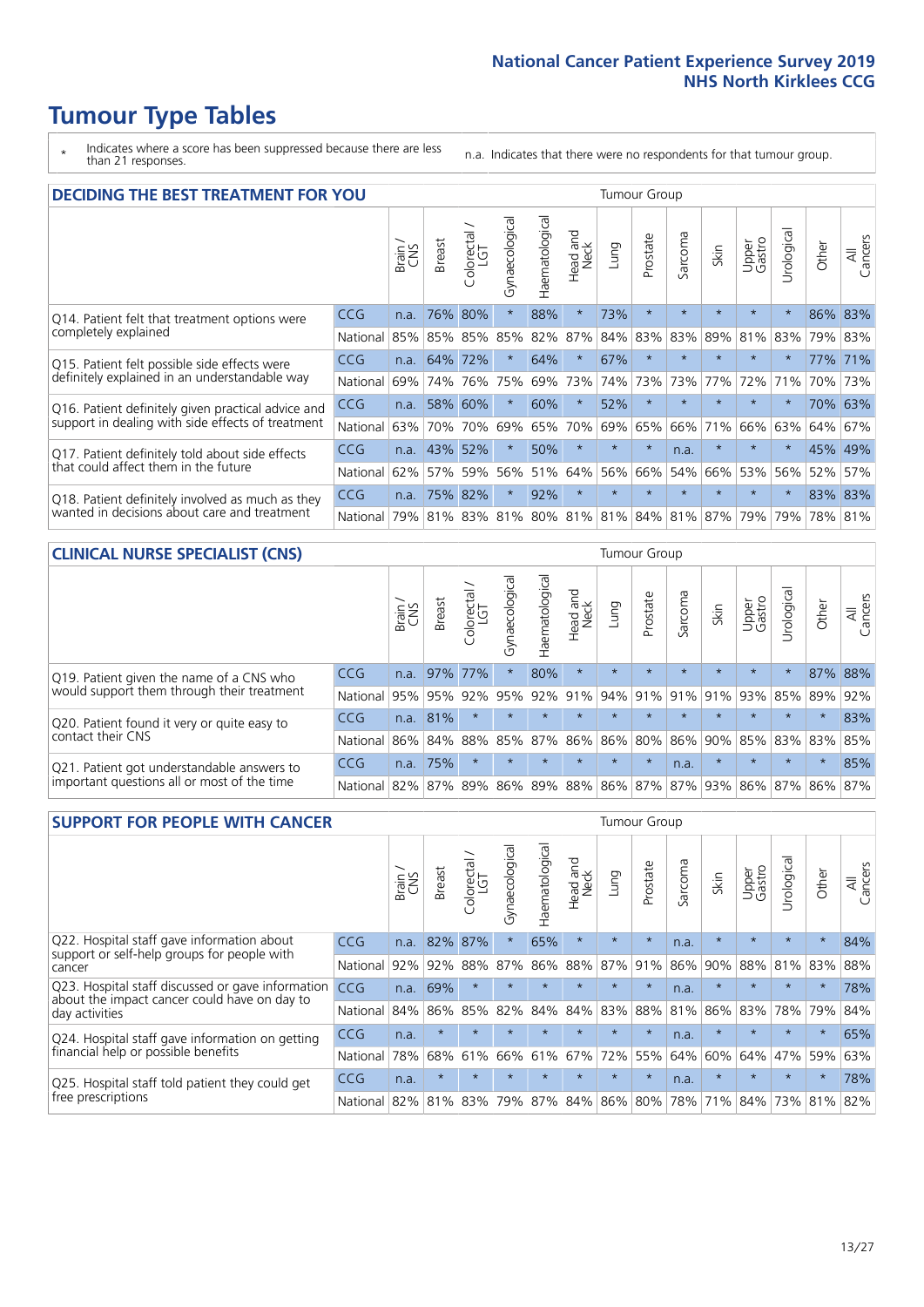- \* Indicates where a score has been suppressed because there are less than 21 responses.
- n.a. Indicates that there were no respondents for that tumour group.

| <b>OPERATIONS</b>                                |              |              |               |            |                |                |                  |         | Tumour Group            |         |         |                 |                                                       |         |                |
|--------------------------------------------------|--------------|--------------|---------------|------------|----------------|----------------|------------------|---------|-------------------------|---------|---------|-----------------|-------------------------------------------------------|---------|----------------|
|                                                  |              | Brain<br>CNS | <b>Breast</b> | Colorectal | Gynaecological | Haematological | Head and<br>Neck | Dung    | Prostate                | Sarcoma | Skin    | Upper<br>Gastro | σ<br>Jrologica                                        | Other   | All<br>Cancers |
| Q27. Beforehand, patient had all the information | <b>CCG</b>   | n.a.         | 97%           | $\star$    | $\star$        | $\star$        | $\star$          | $\star$ | $\star$                 | $\star$ | $\star$ | $\star$         | $\star$                                               | $\star$ | 96%            |
| needed about the operation                       | National 96% |              |               | 97% 96%    | 96%            |                |                  |         | 94% 96% 95% 97% 95% 96% |         |         |                 | 96% 95% 95%                                           |         | 96%            |
| Q28. Afterwards, staff completely explained how  | <b>CCG</b>   | n.a.         | 171%          | $\star$    | $\star$        | $\star$        | $\star$          | $\star$ | $\star$                 | $\star$ | $\star$ | $\star$         | $\star$                                               | $\star$ | 76%            |
| operation had gone in understandable way         | National 76% |              |               | 79% 83%    |                |                |                  |         |                         |         |         |                 | 79%  78%  79%  79%  78%  80%  82%  79%  76%  77%  79% |         |                |

#### **HOSPITAL CARE AS AN INPATIENT** Tumour Group

|                                                                                                  |            | Brain | <b>Breast</b> | $\frac{1}{2}$ Colorectal / | Gynaecological | Haematological  | Head and<br>Neck | Lung    | Prostate | Sarcoma | Skin            | Upper<br>Gastro | Urological | Other   | Cancers<br>$\overline{\overline{z}}$ |
|--------------------------------------------------------------------------------------------------|------------|-------|---------------|----------------------------|----------------|-----------------|------------------|---------|----------|---------|-----------------|-----------------|------------|---------|--------------------------------------|
| Q30. Hospital staff didn't talk in front of patient                                              | CCG        | n.a.  | $\star$       | $\star$                    | $\star$        | $\star$         | $\star$          | $\star$ | $\star$  | $\star$ | $\star$         | $\star$         | $\star$    | $\star$ | 87%                                  |
| as if patient wasn't there                                                                       | National   | 81%   | 86%           | 81%                        | 83%            | 84%             | 83%              | 81%     | 88%      | 86%     | 86%             | 81%             | 83%        | 82%     | 84%                                  |
| 031. Patient had confidence and trust in all                                                     | CCG        | n.a.  | $\star$       | $\star$                    | $\star$        | $\star$         | $\star$          | $\star$ | $\star$  | $\star$ | $\star$         | $\star$         | $\star$    | $\star$ | 92%                                  |
| doctors treating them                                                                            | National   | 82%   | 83%           | 85%                        | 83%            | 82%             |                  | 87% 83% | 89%      | 86%     | 85%             | 81%             | 85%        | 80%     | 84%                                  |
| Q32. Patient's family or someone close definitely                                                | CCG        | n.a.  | $\star$       | $\star$                    | $\star$        | $\star$         | $\star$          | $\star$ | $\star$  | $\star$ | $\star$         | $\star$         | $\star$    | $\star$ | 74%                                  |
| felt able to talk to a doctor                                                                    | National   | 67%   | 72%           | 73%                        | 72%            | 74%             | 75%              | 74%     | 72%      | 71%     | 74%             | 73%             | 71%        | 69%     | 72%                                  |
| Q33. Patient had confidence and trust in all the                                                 | CCG        | n.a.  | $\star$       | $\star$                    | $\star$        | $\star$         | $\star$          | $\star$ | $\star$  | $\star$ | $\star$         | $\star$         | $\star$    | $\star$ | 77%                                  |
| ward nurses treating them                                                                        | National   | 72%   | 73%           | 72%                        |                | 71% 77%         | 75%              | 77%     | 79%      | 74%     | 75%             | 73%             | 77%        | 69%     | 74%                                  |
| Q34. Patient thought there were always or nearly                                                 | CCG        | n.a.  | $\star$       | $\star$                    | $\star$        | $\star$         | $\star$          | $\star$ | $\star$  | $\star$ | $\star$         | $\star$         | $\star$    | $\star$ | 58%                                  |
| always enough nurses on duty to care for them                                                    | National   | 68%   | 64%           | 62%                        | 63%            | 63%             | 65%              | 68%     | 72%      | 65%     | 70%             | 65%             | 66%        | 60%     | 64%                                  |
| Q35. All hospital staff asked patient what name                                                  | CCG        | n.a.  | $\star$       | $\star$                    | $\star$        | $\star$         | $\star$          | $\star$ | $\star$  | $\star$ | $\star$         | $\star$         | $\star$    | $\star$ | 73%                                  |
| they prefer to be called by                                                                      | National   | 68%   | 62%           | 74%                        | 65%            | 72%             | 71%              | 76%     | 72%      | 74%     | 70%             | 78%             | 76%        | 69%     | 71%                                  |
| Q36. Patient always given enough privacy when                                                    | CCG        | n.a.  | $\star$       | $\star$                    | $\star$        | $\star$         | $\star$          | $\star$ | $\star$  | $\star$ | $\star$         | $\star$         | $\star$    | $\star$ | 88%                                  |
| discussing condition or treatment                                                                | National   | 78%   | 84%           | 85%                        | 81%            | 86%             |                  | 87% 84% | 88%      | 84%     | 84%             | 84%             | 85%        | 82%     | 85%                                  |
| Q37. Patient definitely found hospital staff to                                                  | <b>CCG</b> | n.a.  | $\star$       | $\star$                    | $\star$        | $\star$         | $\star$          | $\star$ | $\star$  | n.a.    | n.a.            | $\star$         | $\star$    | $\star$ | 49%                                  |
| discuss worries or fears during their inpatient visit                                            | National   | 45%   | 51%           | 55%                        |                | 51% 56%         | 52%              | 49%     | 53%      | 54%     | 51%             |                 | 53% 49%    | 46%     | 52%                                  |
| Q38. Hospital staff definitely did everything they                                               | CCG        | n.a.  | $\star$       | $\star$                    | $\star$        | $\star$         | $\star$          | $\star$ | $\star$  | $\star$ | $\star$         | $\star$         | $\star$    | $\star$ | 84%                                  |
| could to help control pain                                                                       | National   | 85%   | 83%           | 84%                        | 82%            | 82%             | 80%              | 84%     | 85%      | 83%     | 85%             | 82%             | 81%        | 82%     | 83%                                  |
| Q39. Patient always felt they were treated with                                                  | CCG        | n.a.  | $\star$       | $\star$                    | $\star$        | $\star$         | $\star$          | $\star$ | $\star$  | $\star$ | $\star$         | $\star$         | $\star$    | $\star$ | 87%                                  |
| respect and dignity while in hospital                                                            | National   | 85%   | 87%           | 87%                        | 85%            | 89%             |                  | 87% 88% | 91%      | 89%     | 89%             | 88%             | 90%        | 86%     | 88%                                  |
| Q40. Patient given clear written information                                                     | CCG        | n.a.  | $\star$       | $\star$                    | $\star$        | $\star$         | $\star$          | $\star$ | $\star$  | $\star$ | $\star$         | $\star$         | $\star$    | $\star$ | 88%                                  |
| about what should or should not do after leaving<br>hospital                                     | National   | 80%   | 89%           | 86%                        | 86%            | 83%             |                  | 87% 82% | 91%      | 85%     | 90%             | 82%             | 87%        | 83%     | 86%                                  |
| Q41. Hospital staff told patient who to contact<br>if worried about condition or treatment after | CCG        | n.a.  | $\star$       | $\star$                    | $\star$        | $\star$         | $\star$          | $\star$ | $\star$  | $\star$ | $\star$         | $\star$         | $\star$    | $\star$ | 91%                                  |
| leaving hospital                                                                                 | National I | 94%   |               |                            |                | 95% 95% 93% 96% |                  | 93% 92% | 96%      |         | 94% 95% 92% 92% |                 |            | 93%     | 94%                                  |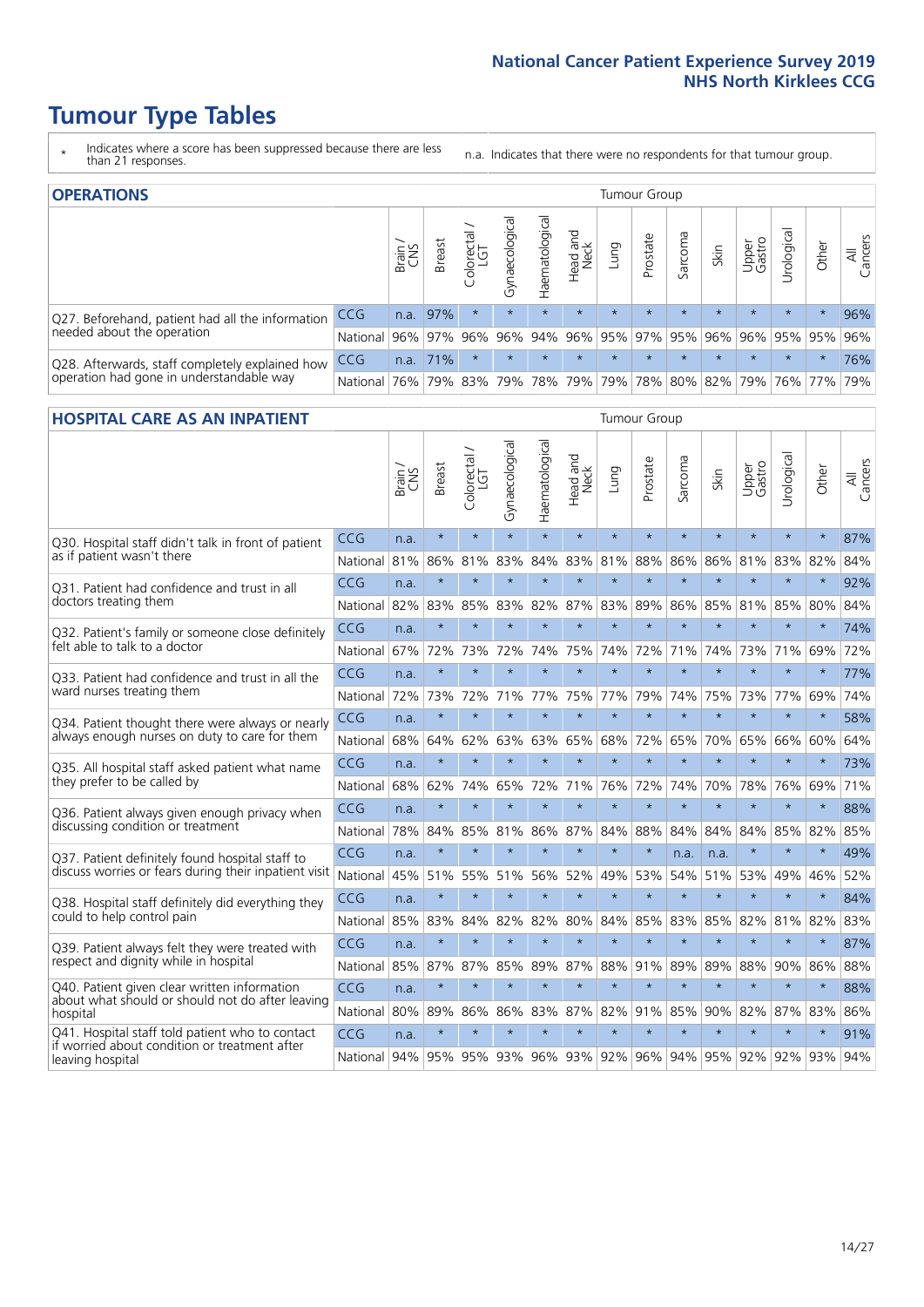- \* Indicates where a score has been suppressed because there are less than 21 responses.
- n.a. Indicates that there were no respondents for that tumour group.

| <b>HOSPITAL CARE AS A DAY PATIENT / OUTPATIENT</b><br><b>Tumour Group</b>                                             |            |       |               |                          |                |                |                                |         |          |                               |         |                 |            |          |                |
|-----------------------------------------------------------------------------------------------------------------------|------------|-------|---------------|--------------------------|----------------|----------------|--------------------------------|---------|----------|-------------------------------|---------|-----------------|------------|----------|----------------|
|                                                                                                                       |            | Brain | <b>Breast</b> | colorectal /<br>LGT<br>Ū | Gynaecological | Haematological | <b>Bad and</b><br>Neck<br>Head | Lung    | Prostate | arcoma<br>$\overline{\Omega}$ | Skin    | Upper<br>Gastro | Urological | Other    | All<br>Cancers |
| Q43. Patient definitely found hospital staff to                                                                       | <b>CCG</b> | n.a.  | 62%           | 64%                      | $\star$        | 65%            | $\star$                        | $\star$ | $\star$  | n.a.                          | $\star$ | $\star$         | $\star$    | $\star$  | 65%            |
| discuss worries or fears during their outpatient or<br>day case visit                                                 | National   | 66%   | 68%           | 73%                      | 70%            | 73%            | 72%                            | 70%     | 74%      | 72%                           | 72%     | 71%             | 67%        | 68%      | 71%            |
| Q44. Cancer doctor had the right documents at<br>patient's last outpatient appointment                                | CCG        | n.a.  | 94%           | 100%                     | $\star$        | 96%            | $\star$                        | $\star$ | $\star$  | $\star$                       | $\star$ | $\star$         | $\star$    | 100% 94% |                |
|                                                                                                                       | National   | 94%   | 96%           | 96%                      | 96%            | 97%            | 96%                            | 96%     | 96%      | 96%                           | 96%     | 94%             | 96%        | 95%      | 96%            |
| Q46. Beforehand patient completely had                                                                                | <b>CCG</b> | n.a.  | $\star$       | $\star$                  | n.a.           | $\star$        | $\star$                        | $\star$ | $\star$  | $\star$                       | n.a.    | $\star$         |            | $\star$  | 81%            |
| all information needed about radiotherapy<br>treatment                                                                | National   | 91%   | 88%           | 83%                      | 88%            | 84%            | 86%                            | 86%     | 88%      | 88%                           | 84%     | 86%             | 83%        | 84%      | 86%            |
| Q47. Patient completely given understandable<br>information about whether radiotherapy was                            | <b>CCG</b> | n.a.  | $\star$       | $\star$                  | n.a.           | $\star$        | $\star$                        | $\star$ | $\star$  | $\star$                       | n.a.    | $\star$         | $\star$    | $\star$  | 54%            |
| working                                                                                                               | National   | 56%   | 60%           | 57%                      | 61%            | 62%            | 63%                            | 59%     | 60%      | 67%                           | 57%     | 52%             | 59%        | 59%      | 60%            |
| Q49. Beforehand patient completely had all                                                                            | <b>CCG</b> | n.a.  | $\star$       | $\star$                  | $\star$        | $\star$        | $\star$                        | $\star$ | $\star$  | n.a.                          | n.a.    | $\star$         | $\star$    | $\ast$   | 82%            |
| information needed about chemotherapy<br>treatment                                                                    | National   | 80%   | 82%           | 86%                      | 87%            | 85%            | 79%                            | 84%     | 86%      | 86%                           | 90%     | 84%             | 85%        | 85%      | 84%            |
| Q50. Patient given enough information about<br>whether chemotherapy was working in a<br>completely understandable way | <b>CCG</b> | n.a.  | $\ast$        | $\star$                  |                | $\star$        | n.a.                           | $\star$ | $\star$  | n.a.                          | n.a.    | $\star$         | $\star$    | $\star$  | 65%            |
|                                                                                                                       | National   | 54%   | 62%           | 64%                      | 68%            | 75%            |                                | 57% 67% | 66%      | 71%                           | 79%     | 61%             | 68%        | 69%      | 68%            |

#### **HOME CARE AND SUPPORT** Tumour Group

|                                                                                                                   |            | Brain | <b>Breast</b> | olorectal<br>LGT<br>Ũ | ᢛ<br>Gynaecologic | Haematological | ad and<br>Neck<br>Head | <b>Dung</b> | Prostate | Sarcoma | Skin    | Upper<br>Gastro | Irological | Other   | All<br>Cancers |
|-------------------------------------------------------------------------------------------------------------------|------------|-------|---------------|-----------------------|-------------------|----------------|------------------------|-------------|----------|---------|---------|-----------------|------------|---------|----------------|
| Q51. Hospital staff definitely gave family or<br>someone close all the information needed to<br>help care at home | <b>CCG</b> | n.a.  | 52%           | 68%                   | $\star$           | $\star$        | $\star$                | $\star$     | $\star$  | $\star$ | $\star$ | $\star$         | $\star$    | $\star$ | 58%            |
|                                                                                                                   | National   | 58%   | 58%           | 63%                   | 57%               |                | 62% 67%                |             | 59% 61%  |         | 62% 65% | 60%             | 59% 55%    |         | 60%            |
| Q52. Patient definitely given enough support<br>from health or social services during treatment                   | <b>CCG</b> | n.a.  | $\star$       | $\star$               | $\star$           | $\star$        | $\star$                | $\star$     | $\star$  | $\star$ | $\star$ | $\star$         | $\star$    | $\star$ | 51%            |
|                                                                                                                   | National   | 42%   | 52%           | 60%                   |                   | 45% 51%        | 59%                    | 50%         | 48%      |         | 53% 57% | 54%             | 48% 51%    |         | 52%            |
| Q53. Patient definitely given enough support<br>from health or social services after treatment                    | CCG        | n.a.  |               | $\star$               | $\star$           |                | $\star$                | $\star$     | $\star$  | n.a.    | $\star$ | $\star$         | $\star$    | $\star$ | 45%            |
|                                                                                                                   | National   | 139%  |               | 41% 53%               | 39%               | 43%            | 56%                    | 40%         | 46%      |         | 48% 59% | 47%             | 44%        | 44%     | 45%            |

| <b>CARE FROM YOUR GENERAL PRACTICE</b>                                                                     |              |        |               |                   |                |                |                  |         | Tumour Group |         |         |                 |           |                                         |                |  |  |  |  |  |
|------------------------------------------------------------------------------------------------------------|--------------|--------|---------------|-------------------|----------------|----------------|------------------|---------|--------------|---------|---------|-----------------|-----------|-----------------------------------------|----------------|--|--|--|--|--|
|                                                                                                            |              | Brain, | <b>Breast</b> | Colorectal<br>LGT | Gynaecological | Haematological | Head and<br>Neck | Lung    | Prostate     | Sarcoma | Skin    | Upper<br>Gastro | Urologica | Other                                   | All<br>Cancers |  |  |  |  |  |
| Q54. GP given enough information about<br>patient's condition and treatment                                | CCG          | n.a.   |               | 85% 92%           | $\star$        | $\star$        | $\star$          | $\star$ | $\star$      | $\star$ | $\star$ | $\star$         | $\star$   | 100% 95%                                |                |  |  |  |  |  |
|                                                                                                            | National 91% |        |               | 96% 95%           | 95%            |                |                  |         |              |         |         |                 |           | 96% 94% 94% 96% 94% 96% 93% 95% 94% 95% |                |  |  |  |  |  |
| Q55. General practice staff definitely did<br>everything they could to support patient during<br>treatment | CCG          | n.a.   | 57%           | $\star$           | $\star$        | $\star$        | $\star$          | $\star$ | $\star$      | $\star$ | $\star$ | $\star$         | $\star$   | $\star$                                 | 55%            |  |  |  |  |  |
|                                                                                                            | National     | 55%    |               | 58% 59%           | 56%            |                | 56% 59%          |         |              |         |         |                 |           | 56% 64% 56% 65% 59% 59% 55%             | 58%            |  |  |  |  |  |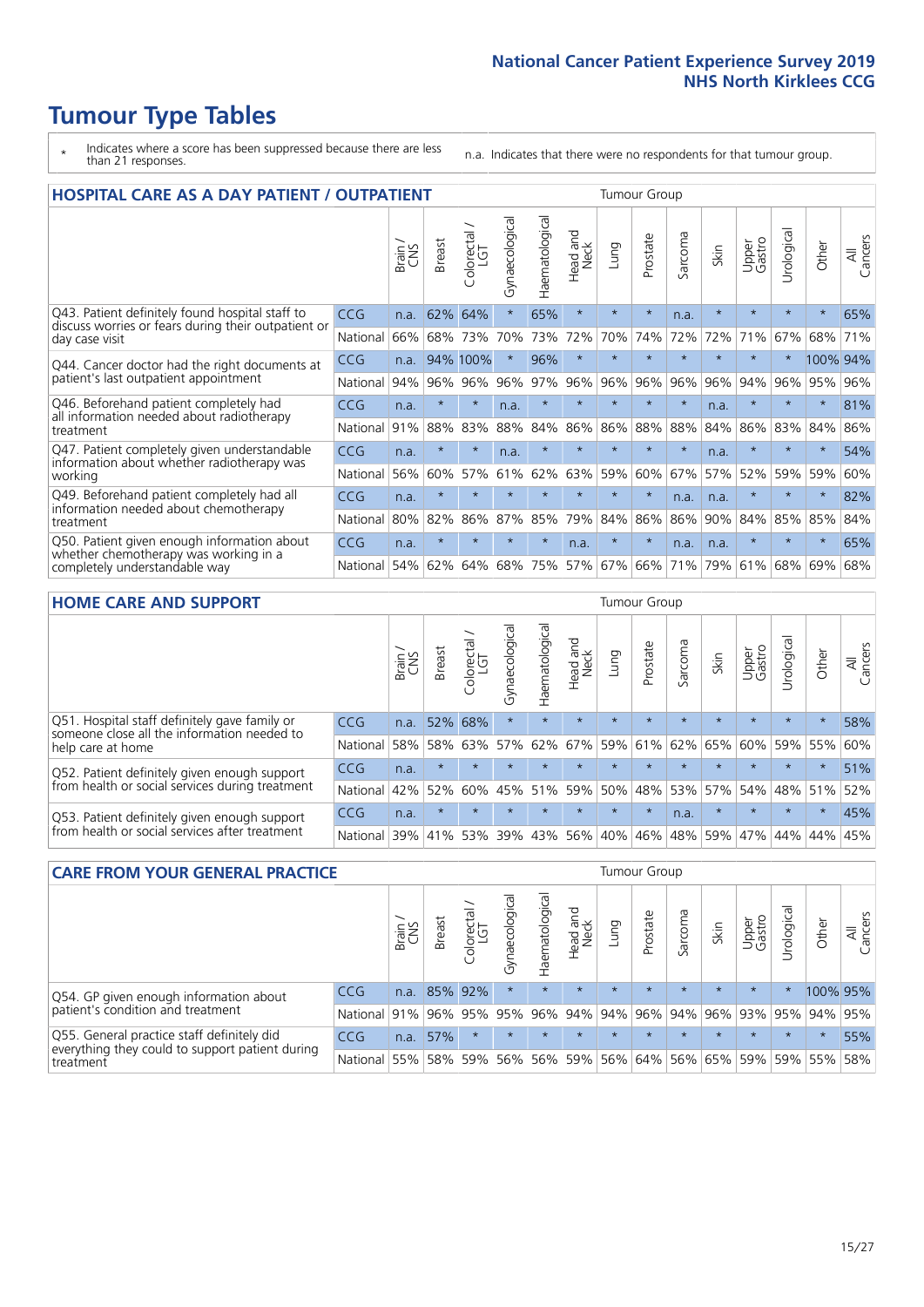- \* Indicates where a score has been suppressed because there are less than 21 responses.
- n.a. Indicates that there were no respondents for that tumour group.

#### **YOUR OVERALL NHS CARE** THE CONSTRUCTION OF THE THROUP GROUP TUMOUR GROUP

| UN V V LIVALL IVI 19 GAINL                                                                      |            |       |               |                             |                |                |                         |         |          |                      |         |                 |                |         |                |  |  |  |  |  |
|-------------------------------------------------------------------------------------------------|------------|-------|---------------|-----------------------------|----------------|----------------|-------------------------|---------|----------|----------------------|---------|-----------------|----------------|---------|----------------|--|--|--|--|--|
|                                                                                                 |            | Brain | <b>Breast</b> | olorectal.<br>LGT<br>$\cup$ | Gynaecological | Haematological | aad and<br>Neck<br>Head | Lung    | Prostate | arcoma<br>$\sqrt{ }$ | Skin    | Upper<br>Gastro | लु<br>Urologia | Other   | All<br>Cancers |  |  |  |  |  |
| Q56. Different people treating and caring for                                                   | <b>CCG</b> | n.a.  | 65%           | 58%                         |                | 73%            | $\star$                 | 57%     | $\star$  | $\star$              | $\star$ | $\star$         | $\star$        | 91%     | 72%            |  |  |  |  |  |
| patient always work well together to give best<br>possible care                                 | National   | 60%   | 73%           | 73%                         | 69%            | 75%            | 73%                     | 73%     | 75%      | 70%                  | 79%     | 69%             | 74%            | 68%     | 73%            |  |  |  |  |  |
| Q57. Patient given a care plan                                                                  | <b>CCG</b> | n.a.  | 44%           | 38%                         | $\star$        |                | $\star$                 | $\star$ | $\star$  | $\star$              | $\star$ | $\star$         |                | 38% 40% |                |  |  |  |  |  |
|                                                                                                 | National   | 36%   | 41%           | 40%                         | 34%            | 36%            | 39%                     | 36%     | 40%      | 34%                  | 44%     | 36%             | 33%            | 31%     | 38%            |  |  |  |  |  |
| Q58. Overall the administration of care was good<br>or very good                                | <b>CCG</b> | n.a.  | 83%           | 96%                         |                | 88%            | $\ast$                  | 68%     | $\star$  | $\star$              | $\star$ |                 |                | 96%     | 87%            |  |  |  |  |  |
|                                                                                                 | National   | 85%   | 90%           | 88%                         | 87%            | 91%            | 90%                     | 90%     | 88%      | 88%                  | 90%     | 86%             | 85%            | 87%     | 89%            |  |  |  |  |  |
| Q59. Patient felt length of time for attending<br>clinics and appointments for cancer was about | CCG        | n.a.  | 67%           | 80%                         |                | 68%            | $\ast$                  | 68%     | $\star$  | $\star$              | $\star$ | $\star$         | $\star$        | 84% 76% |                |  |  |  |  |  |
| right                                                                                           | National   | 58%   | 68%           | 73%                         | 66%            | 66%            | 71%                     | 71%     | 76%      | 68%                  | 73%     | 66%             | 75%            | 64%     | 69%            |  |  |  |  |  |
| Q60. Someone discussed with patient whether                                                     | <b>CCG</b> | n.a.  | 31%           | 35%                         |                | 39%            | $\ast$                  | 5%      | $\star$  | $\star$              | $\star$ | $\star$         |                | 39%     | 29%            |  |  |  |  |  |
| they would like to take part in cancer research                                                 | National   | 42%   | 30%           | 32%                         | 31%            |                | 33% 21%                 | 34%     | 31%      | 36%                  | 20%     | 36%             | 21%            | 32%     | 30%            |  |  |  |  |  |
| Q61. Patient's average rating of care scored from<br>very poor to very good                     | <b>CCG</b> | n.a.  | 8.6           | 8.6                         | $\star$        | 8.9            | $\ast$                  | 8.4     | $\star$  | $\star$              | $\star$ | $\star$         | $\star$        | 9.2     | 8.8            |  |  |  |  |  |
|                                                                                                 | National   | 8.6   | 8.9           | 8.8                         | 8.7            | 8.9            | 8.8                     | 8.8     | 8.8      | 8.8                  | 8.9     | 8.7             | 8.7            | 8.7     | 8.8            |  |  |  |  |  |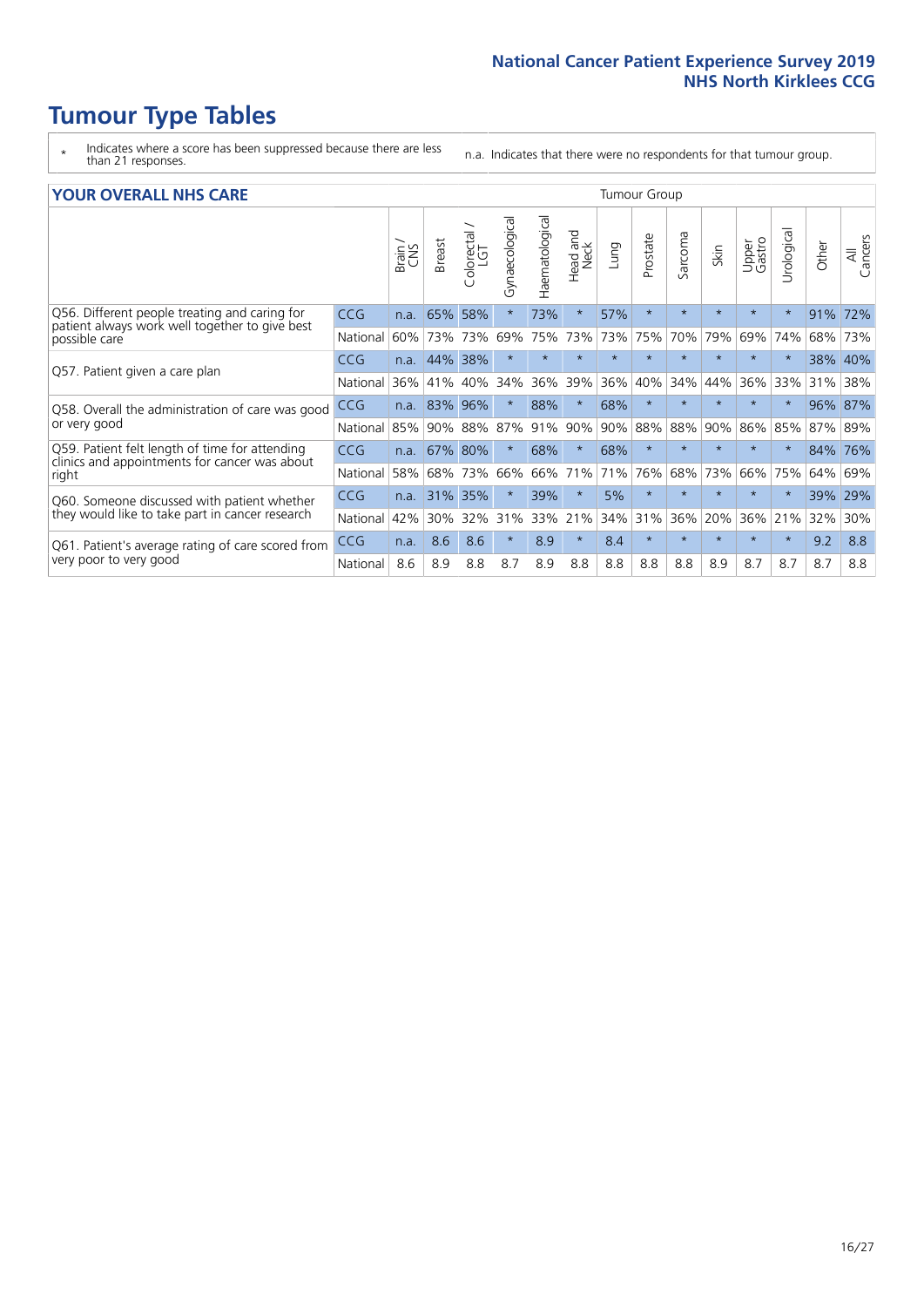### **Year on Year Charts**





#### **DIAGNOSTIC TESTS**





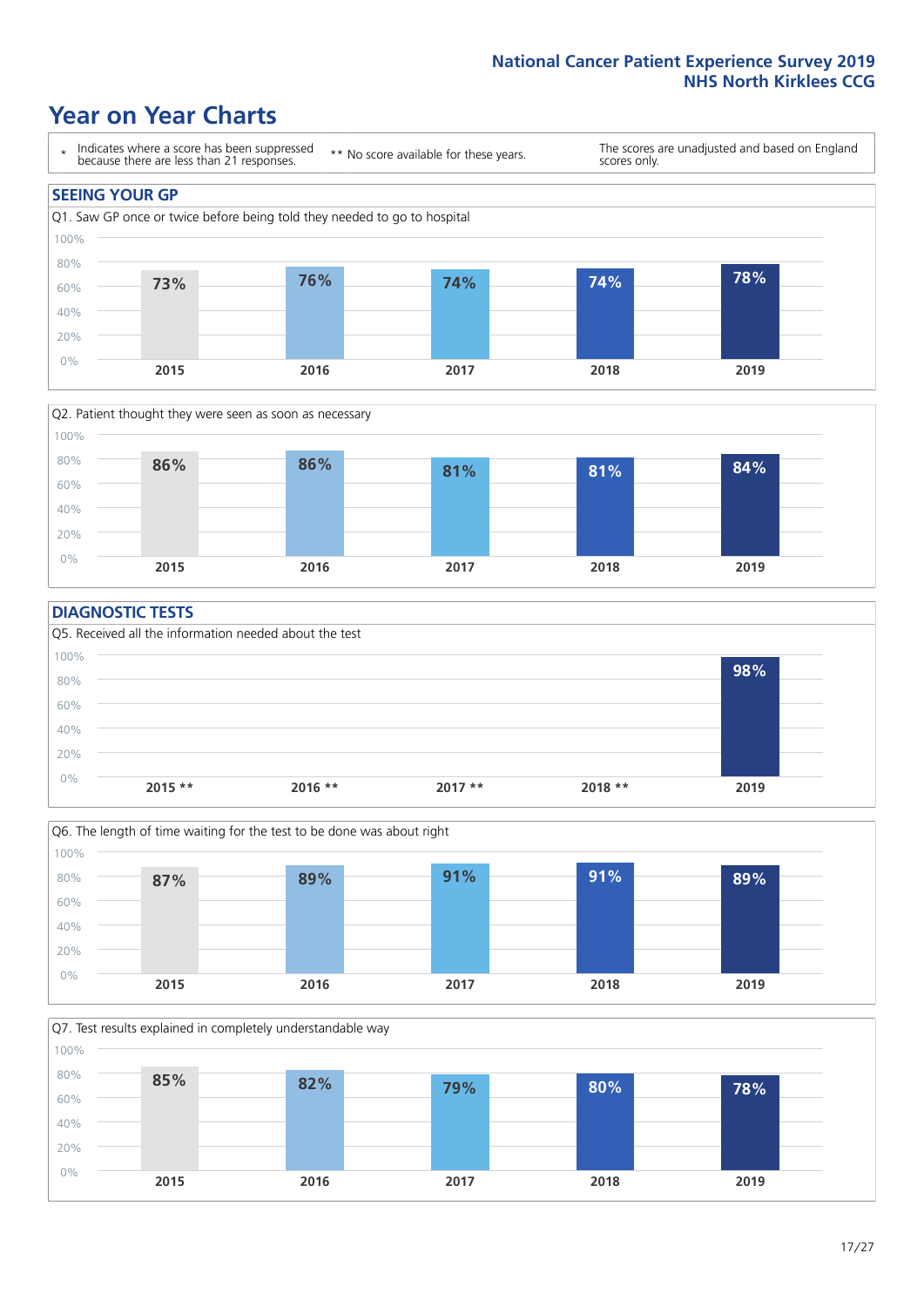







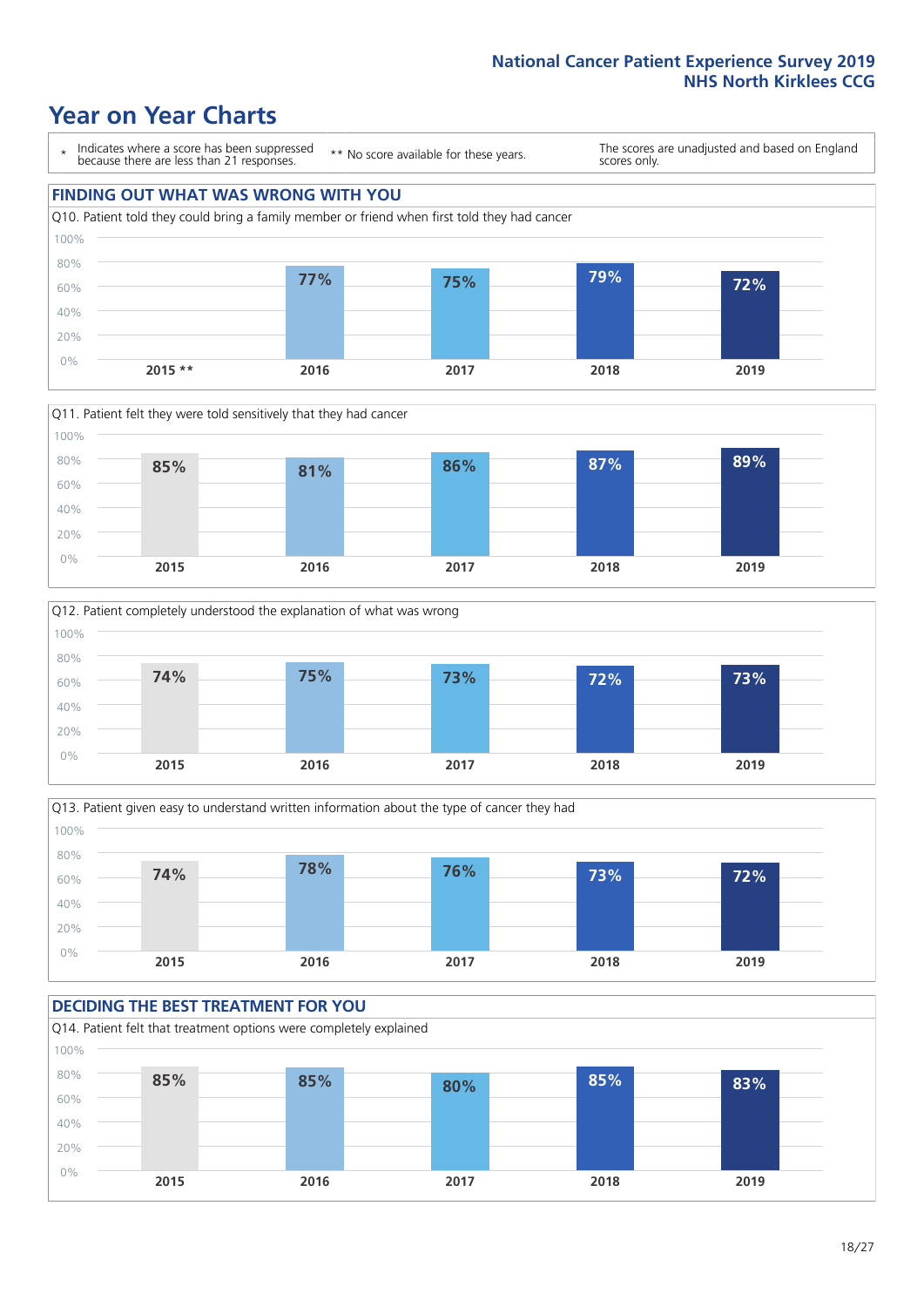





Q18. Patient definitely involved as much as they wanted in decisions about care and treatment  $0%$ 20% 40% 60% 80% 100% **2015 \*\* 2016 \*\* 2017 \*\* 2018 \*\* 2019 83%**

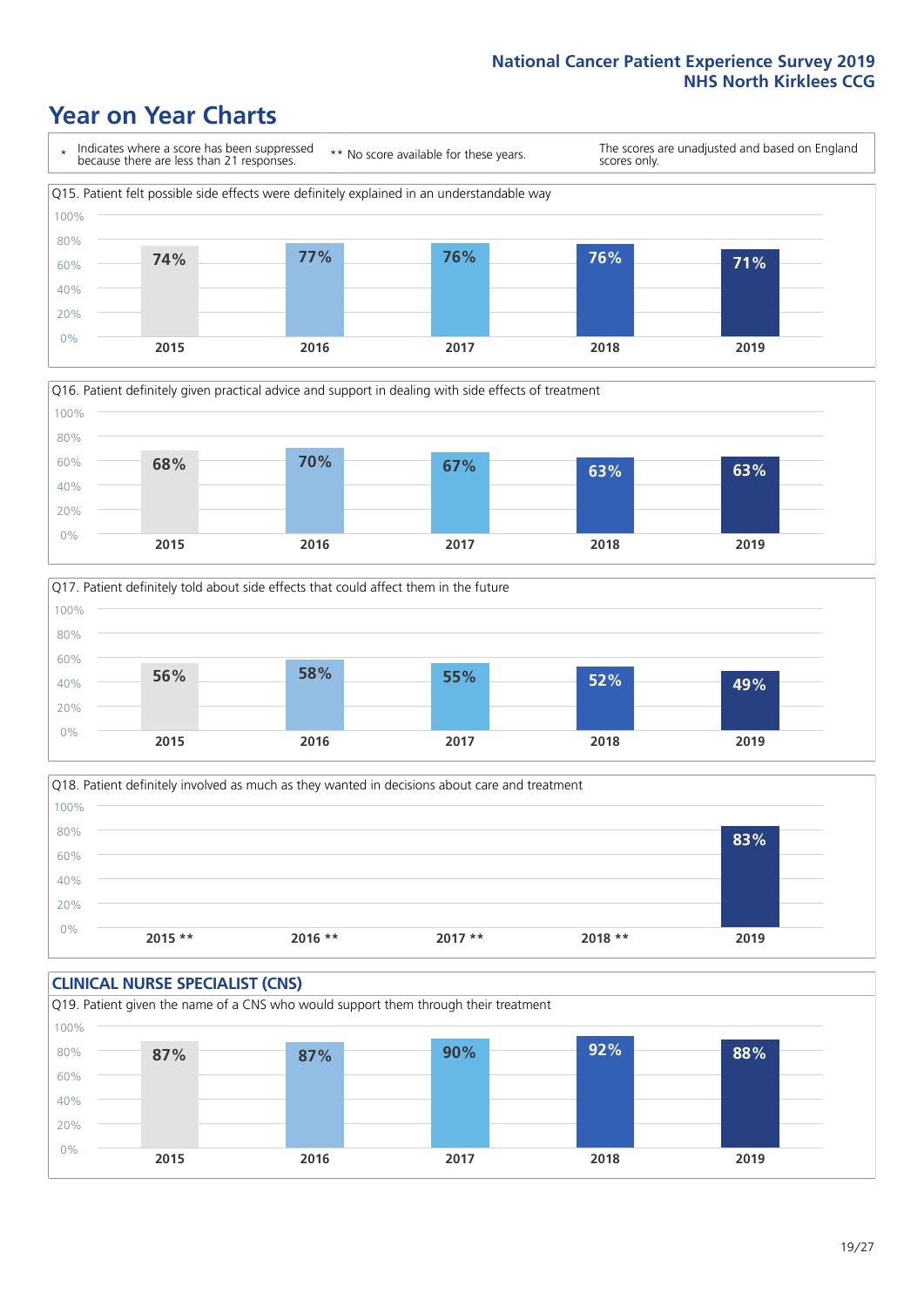







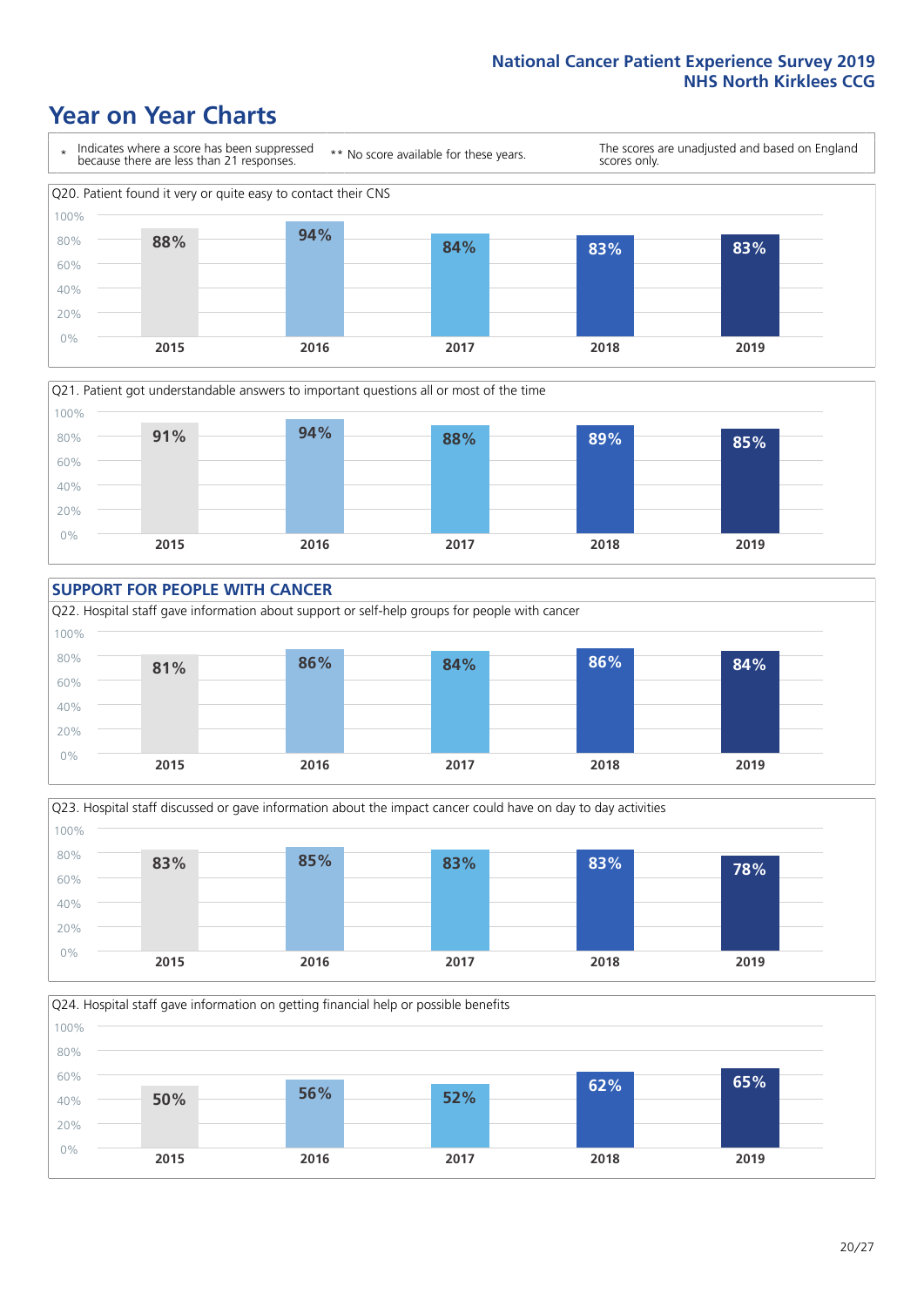### **Year on Year Charts**



#### **OPERATIONS**





### **HOSPITAL CARE AS AN INPATIENT** Q30. Hospital staff didn't talk in front of patient as if patient wasn't there 0% 20% 40% 60% 80% 100% **2015 \*\* 2016 \*\* 2017 \*\* 2018 \*\* 2019 87%**

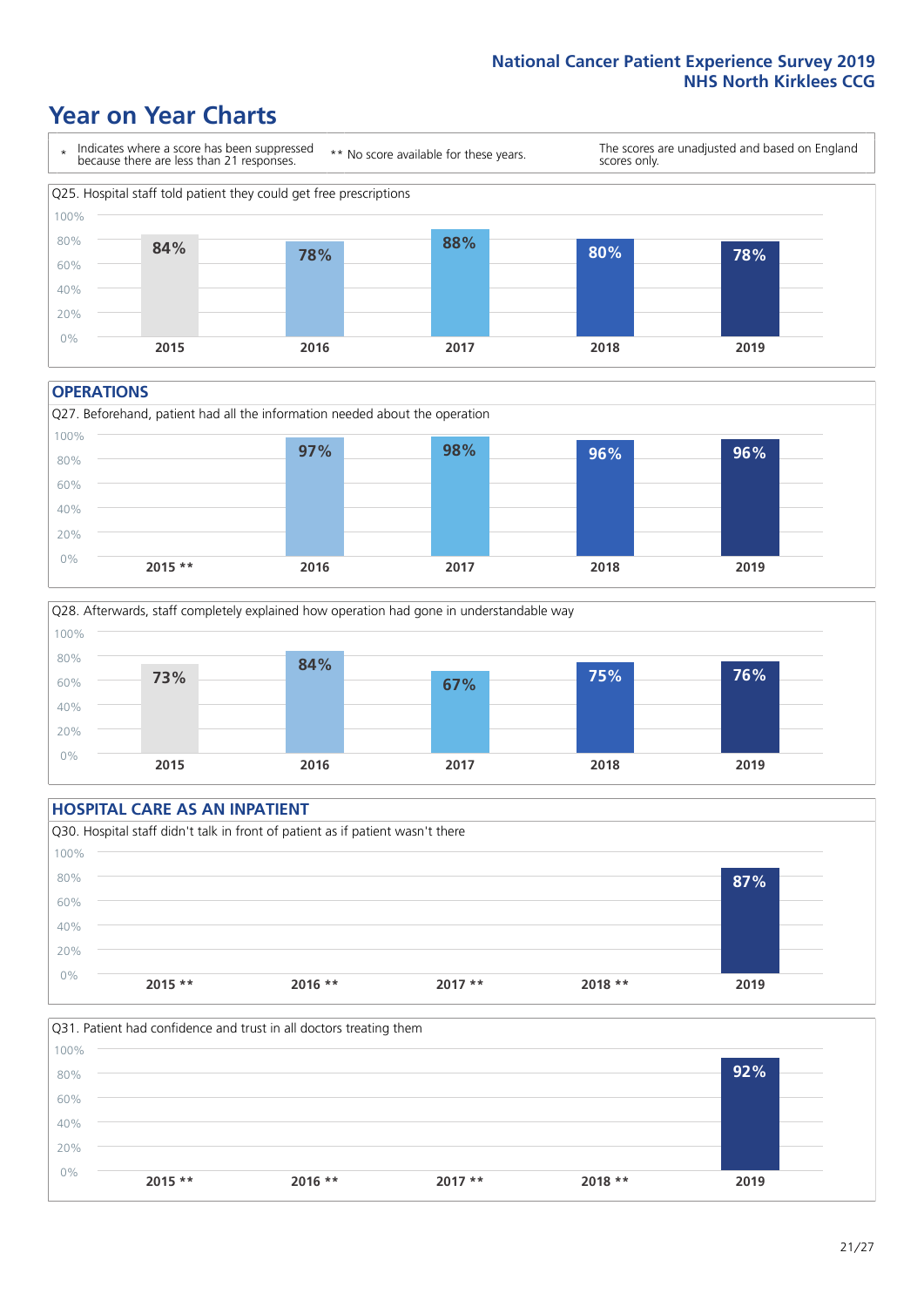







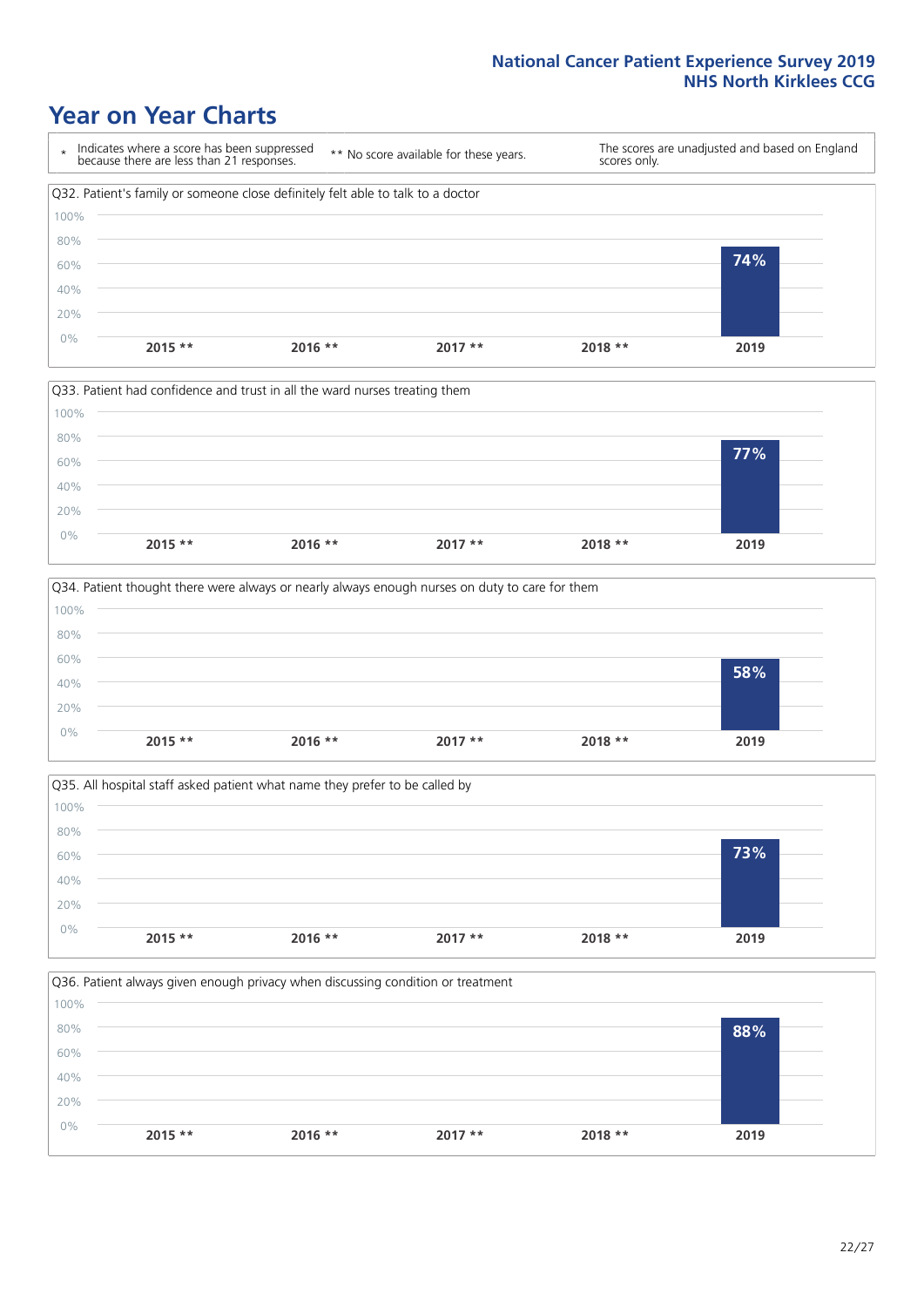### **Year on Year Charts**

\* Indicates where a score has been suppressed because there are less than 21 responses. \*\* No score available for these years. The scores are unadjusted and based on England scores only. Q37. Patient definitely found hospital staff to discuss worries or fears during their inpatient visit 0% 20% 40% 60% 80% 100% **2015 \*\* 2016 \*\* 2017 \*\* 2018 \*\* 2019 49%**







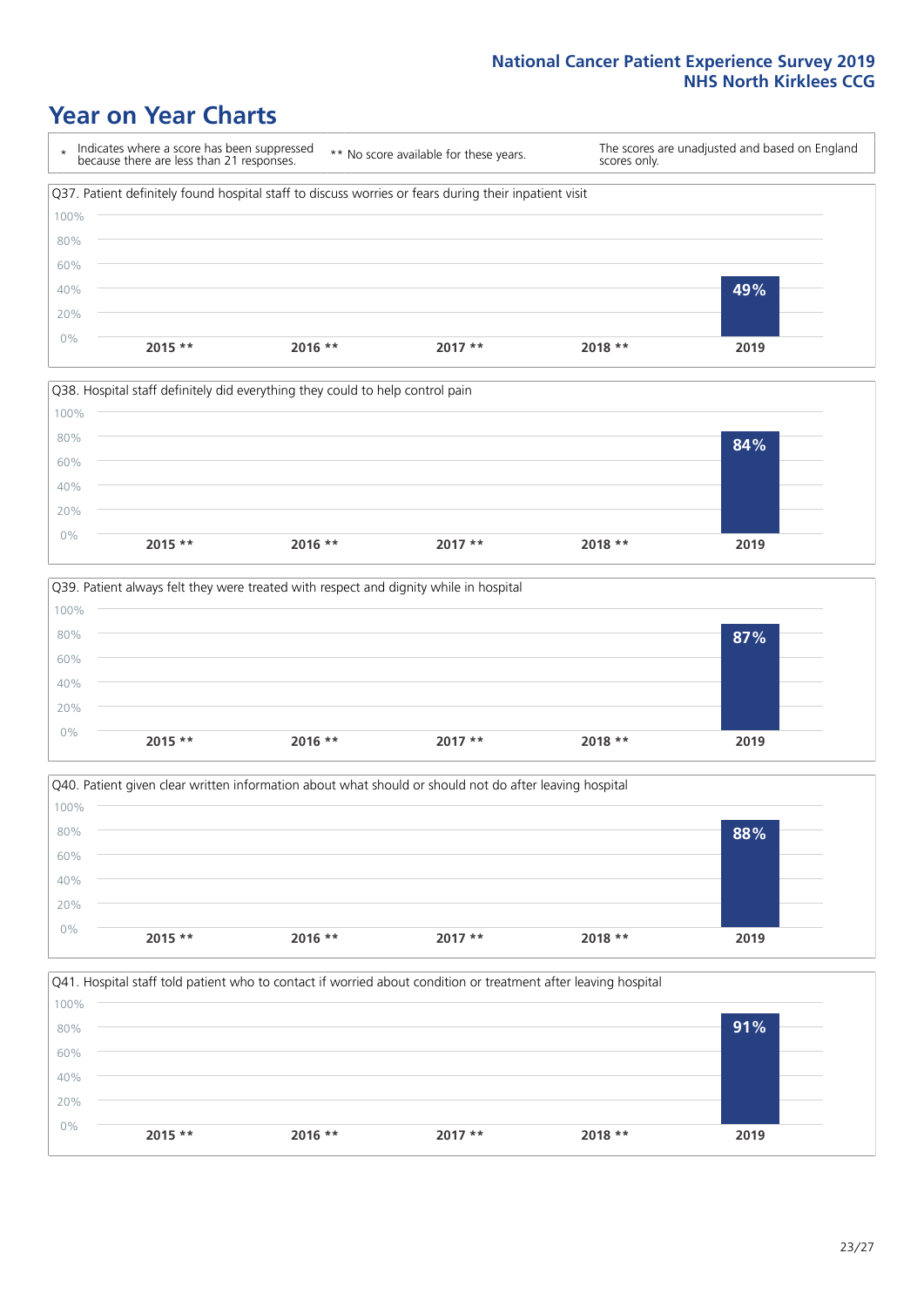### **Year on Year Charts**

\* Indicates where a score has been suppressed because there are less than 21 responses.

\*\* No score available for these years.

The scores are unadjusted and based on England scores only.

#### **HOSPITAL CARE AS A DAY PATIENT / OUTPATIENT**









Q49. Beforehand patient completely had all information needed about chemotherapy treatment 100%

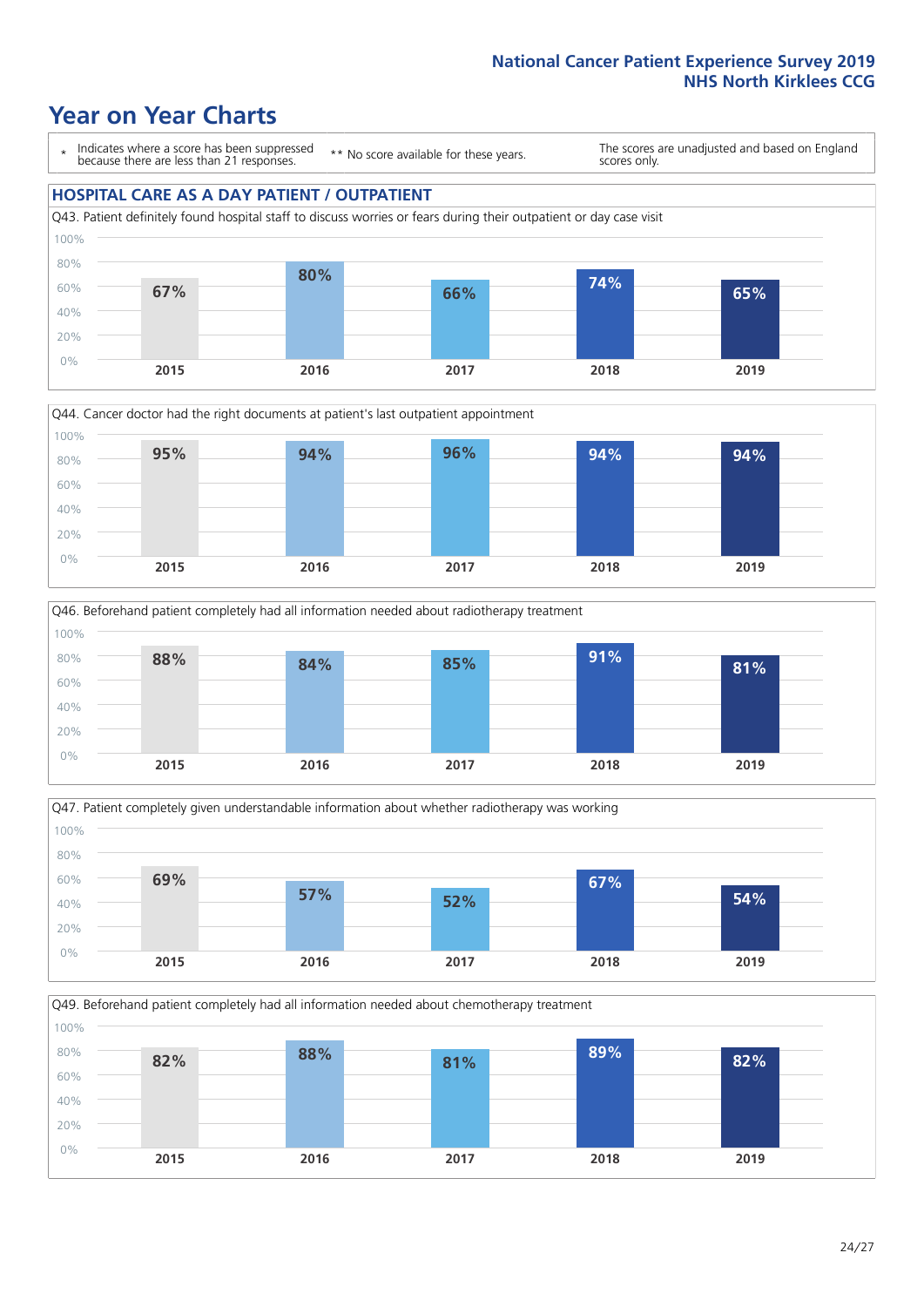### **Year on Year Charts**

\* Indicates where a score has been suppressed because there are less than 21 responses. \*\* No score available for these years. The scores are unadjusted and based on England scores only. Q50. Patient given enough information about whether chemotherapy was working in a completely understandable way 0% 20% 40% 60% 80% 100% **2015 2016 2017 2018 2019 67% 74% 63% 68% 65%**

#### **HOME CARE AND SUPPORT**







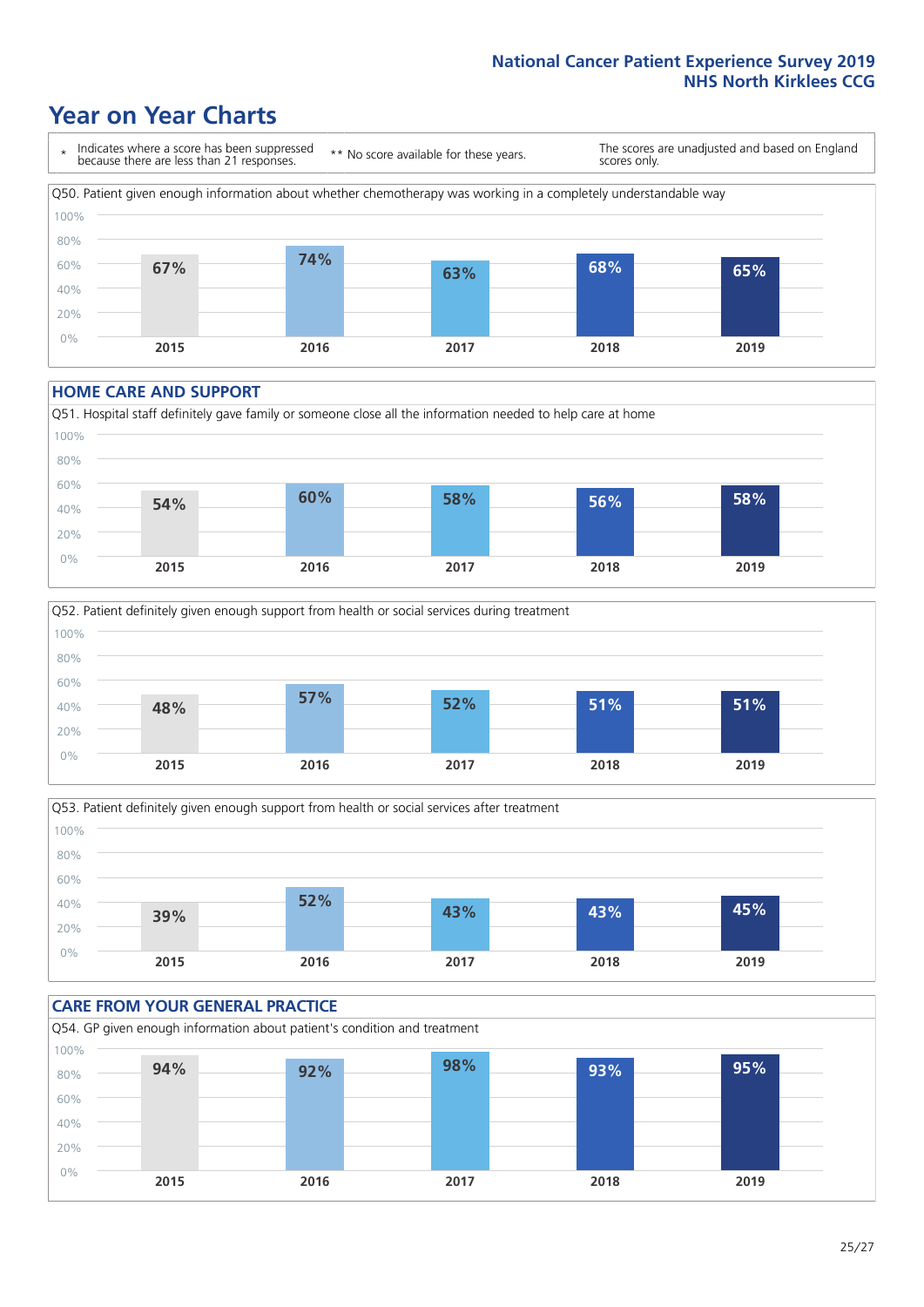### **Year on Year Charts**

\* Indicates where a score has been suppressed because there are less than 21 responses.

\*\* No score available for these years.

The scores are unadjusted and based on England scores only.



#### **YOUR OVERALL NHS CARE**







Q59. Patient felt length of time for attending clinics and appointments for cancer was about right